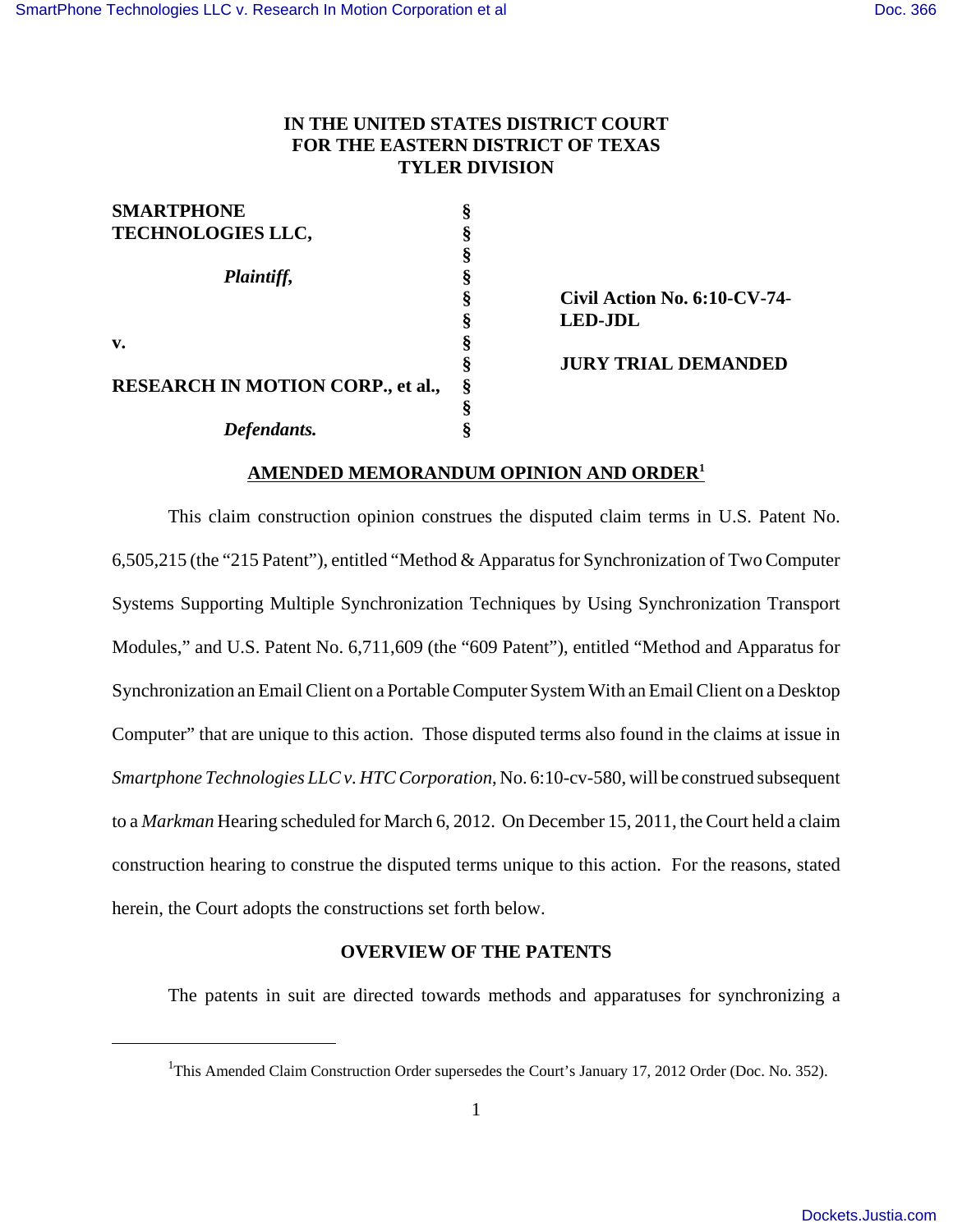portable computer with a desktop or personal computer. *See* the '215 Patent at Abstract; the '609

Patent at Abstract. The '215 Patent describes a portable computer device that synchronizes records

with a desktop or personal computer. Claim 17, the sole asserted claim of the '215 Patent recites:

17. A portable computer comprising:

a first application executable on the portable computer;

a plurality of transport modules, including a first wireless transport module and a first direct connection transport module;

a first set of records for use with the first application, the first set of records being accessible to the transport modules in the plurality of transport modules;

a synchronization application executable on the portable computer to identify at least a portion of the first set of records, to identify a selected a transport module from the plurality of transport modules, and to send the portion of the first set of records over a medium of the selected transport module in order to synchronize the first set of records with a corresponding set of records of a first computer system.

'215 Patent at 10:40-55. The '609 patent describes a method for synchronizing email on a portable

computer with a desktop computer. Claim 6 is representative of the asserted claims:

6. A method for exchanging data between a portable computer and a second computer, the method comprising:

receiving, on the second computer, a first signal from the portable computer to exchange data with the portable computer;

in response to the first signal, synchronizing a first set of messages on the portable computer with a second set of messages on the second computer;

receiving, on the second computer, a second signal from the portable computer through the second computer to an intended recipient;

in response to the second signal, receiving the data from the portable computer, and

sending the data to the intended recipient; and

wherein the step of receiving the data from the portable computer is performed concurrently with the step of synchronizing a first set of messages on the portable computer with a second set of message on the second computer.

'609 Patent at 7:6-25.

#### **CLAIM CONSTRUCTION PRINCIPLES**

"It is a 'bedrock principle' of patent law that 'the claims of a patent define the invention to

which the patentee is entitled the right to exclude." *Phillips v. AWH Corp.*, 415 F.3d 1303, 1312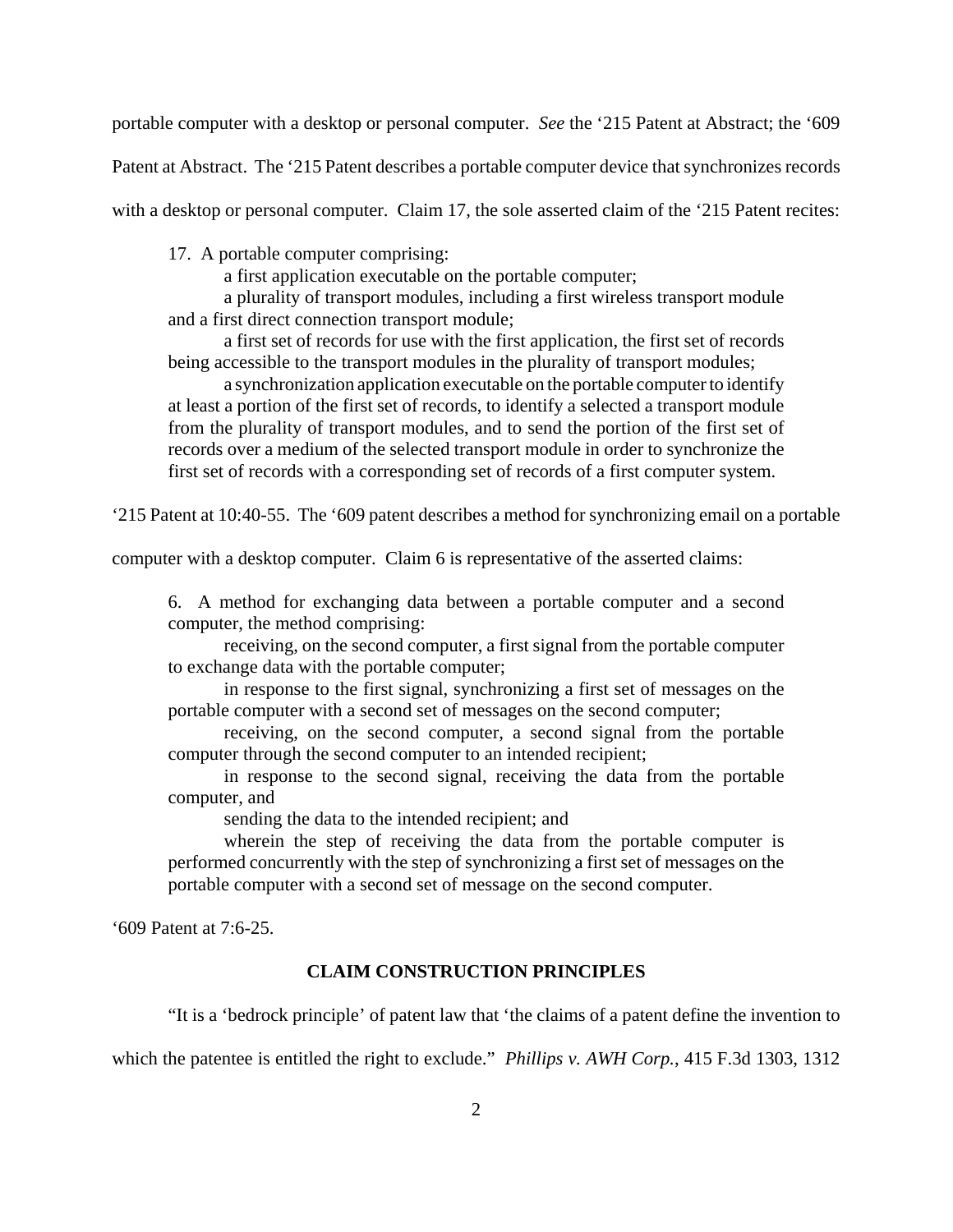(Fed. Cir. 2005) (quoting *Innova/Pure Water, Inc. v. Safari Water Filtration Sys., Inc.*, 381 F.3d 1111, 1115 (Fed. Cir. 2004)). The Court examines a patent's intrinsic evidence to define the patented invention's scope. *Id.* at 1313-1314; *Bell Atl. Network Servs., Inc. v. Covad Commc'ns Group, Inc.*, 262 F.3d 1258, 1267 (Fed. Cir. 2001). Intrinsic evidence includes the claims, the rest of the specification, and the prosecution history. *Phillips*, 415 F.3d at 1312-13; *Bell Atl. Network Servs.*, 262 F.3d at 1267. The Court gives claim terms their ordinary and customary meaning as understood by one of ordinary skill in the art at the time of the invention. *Phillips*, 415 F.3d at 1312- 13; *Alloc, Inc. v. Int'l Trade Comm'n*, 342 F.3d 1361, 1368 (Fed. Cir. 2003).

Claim language guides the Court's construction of claim terms. *Phillips*, 415 F.3d at 1314. "[T]he context in which a term is used in the asserted claim can be highly instructive." *Id.* Other claims, asserted and unasserted, can provide additional instruction because "terms are normally used consistently throughout the patent." *Id.* Differences among claims, such as additional limitations in dependent claims, can provide further guidance. *Id.*

"[C]laims 'must be read in view of the specification, of which they are a part.'" *Id.* (quoting *Markman v. Westview Instruments, Inc.*, 52 F.3d 967, 979 (Fed. Cir. 1995)). "[T]he specification 'is always highly relevant to the claim construction analysis. Usually, it is dispositive; it is the single best guide to the meaning of a disputed term.'" *Id.* (quoting *Vitronics Corp.v. Conceptronic, Inc.*, 90 F.3d 1576, 1582 (Fed. Cir. 1996)); *Teleflex. Inc. v. Ficosa N. Am. Corp.*, 299 F.3d 1313, 1325 (Fed. Cir. 2002). In the specification, a patentee may define his own terms, give a claim term a different meaning than it would otherwise possess, or disclaim or disavow some claim scope. *Phillips*, 415 F.3d at 1316. Although the Court generally presumes terms possess their ordinary meaning, this presumption can be overcome by statements of clear disclaimer. *See SciMed Life Sys.,*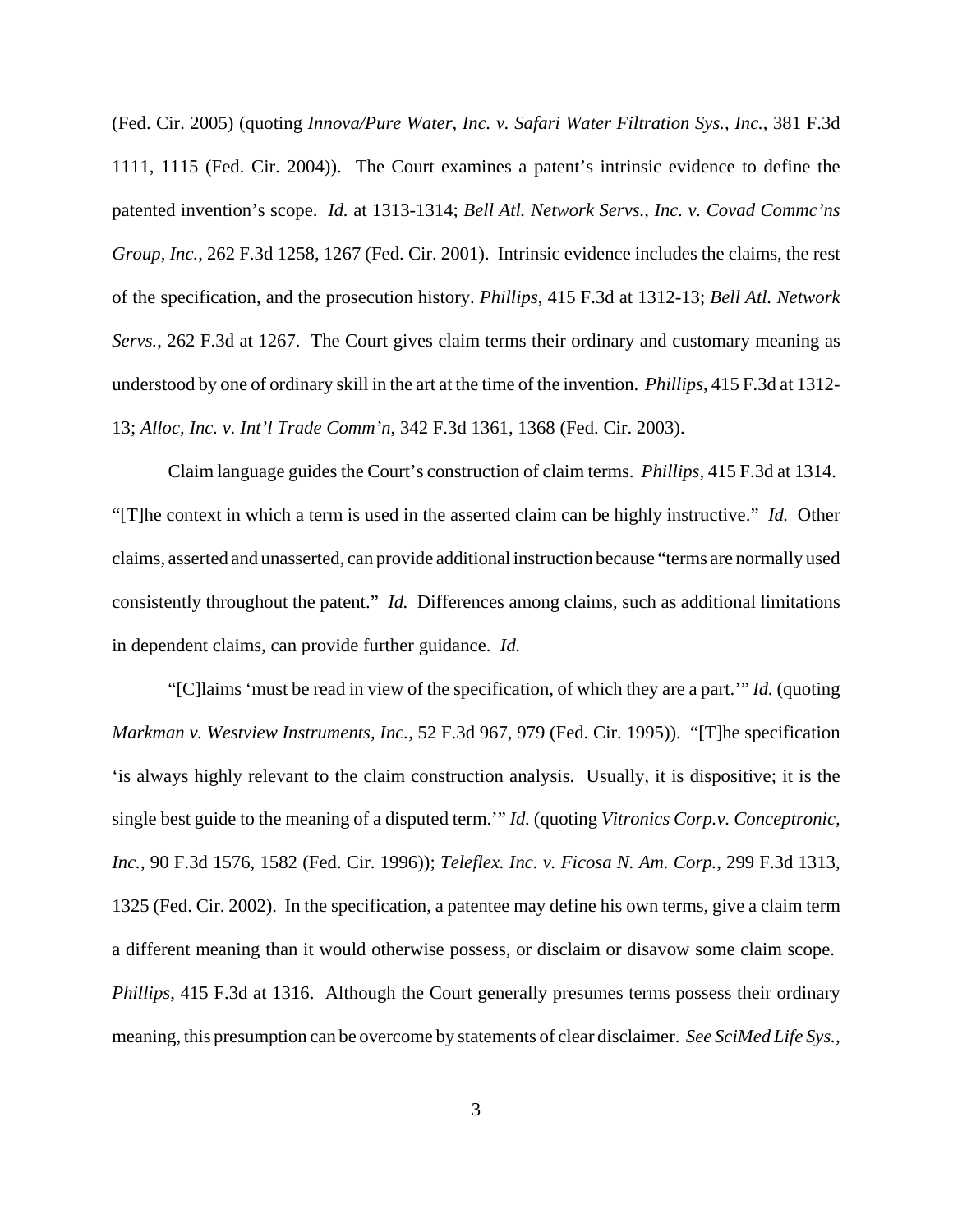*Inc. v. Advanced Cardiovascular Sys., Inc.*, 242 F.3d 1337, 1343-44 (Fed. Cir. 2001). This presumption does not arise when the patentee acts as his own lexicographer. *See Irdeto Access, Inc. v. EchoStar Satellite Corp.*, 383 F.3d 1295, 1301 (Fed. Cir. 2004).

The specification may also resolve ambiguous claim terms "where the ordinary and accustomed meaning of the words used in the claims lack sufficient clarity to permit the scope of the claim to be ascertained from the words alone." *Teleflex, Inc.*, 299 F.3d at 1325. For example, "[a] claim interpretation that excludes a preferred embodiment from the scope of the claim 'is rarely, if ever, correct." *Globetrotter Software, Inc. v. Elam Computer Group Inc.*, 362 F.3d 1367, 1381 (Fed. Cir. 2004) (quoting *Vitronics Corp.*, 90 F.3d at 1583). But, "[a]lthough the specification may aid the court in interpreting the meaning of disputed language in the claims, particular embodiments and examples appearing in the specification will not generally be read into the claims." *Constant v. Advanced Micro-Devices, Inc.*, 848 F.2d 1560, 1571 (Fed. Cir. 1988); *see also Phillips*, 415 F.3d at 1323.

The prosecution history is another tool to supply the proper context for claim construction because a patentee may define a term during prosecution of the patent. *Home Diagnostics Inc. v. LifeScan, Inc.*, 381 F.3d 1352, 1356 (Fed. Cir. 2004) ("As in the case of the specification, a patent applicant may define a term in prosecuting a patent"). The well established doctrine of prosecution disclaimer "preclud[es] patentees from recapturing through claim interpretation specific meanings disclaimed during prosecution." *Omega Eng'g Inc. v. Raytek Corp*., 334 F.3d 1314, 1323 (Fed. Cir. 2003). The prosecution history must show that the patentee clearly and unambiguously disclaimed or disavowed the proposed interpretation during prosecution to obtain claim allowance. *Middleton Inc. v. 3M Co.*, 311 F.3d 1384, 1388 (Fed. Cir. 2002). "Indeed, by distinguishing the claimed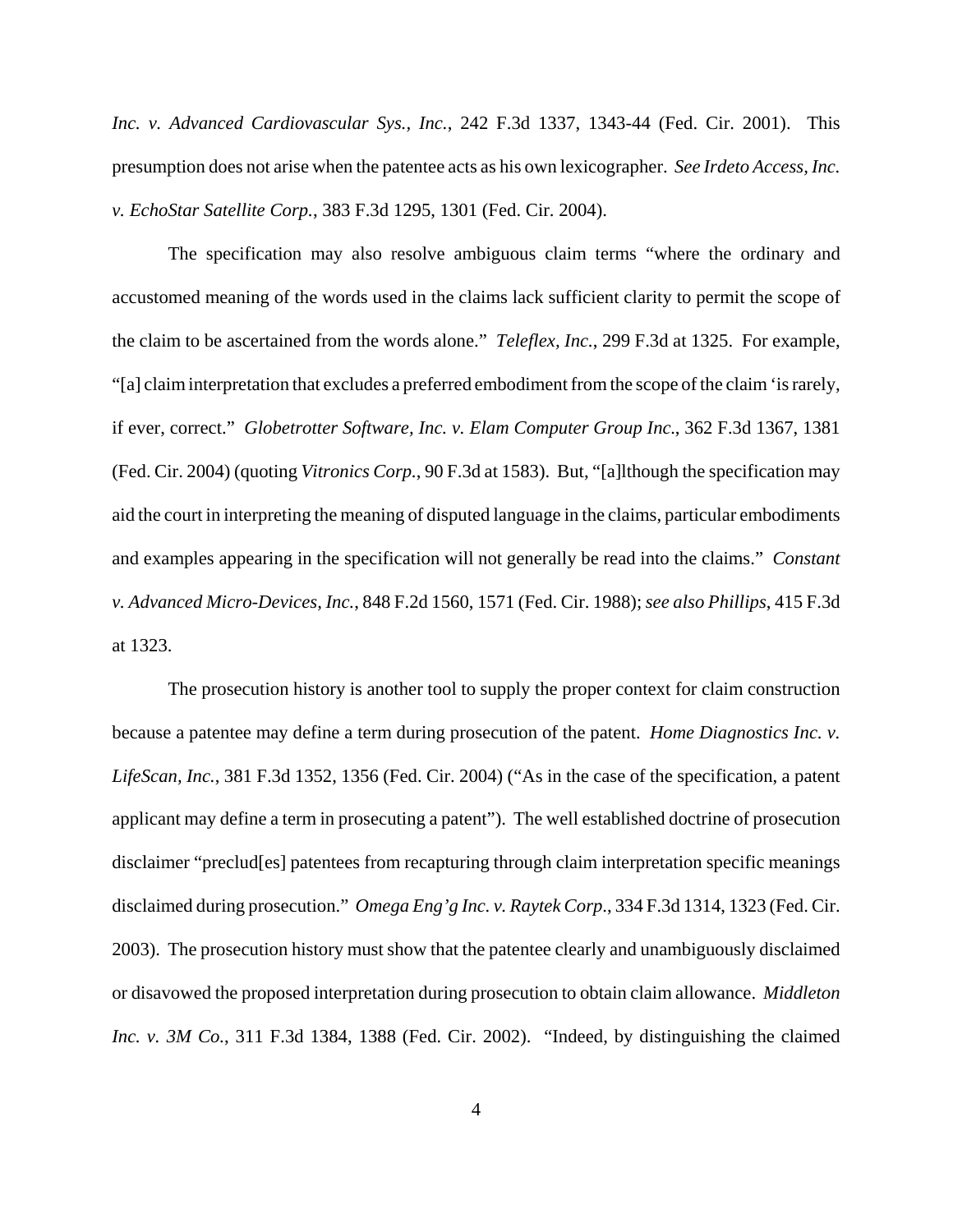invention over the prior art, an applicant is indicating what the claims do not cover." *Spectrum Int'l v. Sterilite Corp.*, 164 F.3d 1372, 1378-79 (Fed. Cir. 1988) (quotation omitted). "As a basic principle of claim interpretation, prosecution disclaimer promotes the public notice function of the intrinsic evidence and protects the public's reliance on definitive statements made during prosecution." *Omega Eng'g, Inc.*, 334 F.3d at 1324.

Although, "less significant than the intrinsic record in determining the legally operative meaning of claim language," the Court may rely on extrinsic evidence to "shed useful light on the relevant art." *Phillips*, 415 F.3d at 1317 (quotation omitted). Technical dictionaries and treatises may help the Court understand the underlying technology and the manner in which one skilled in the art might use claim terms, but such sources may also provide overly broad definitions or may not be indicative of how terms are used in the patent. *Id.* at 1318. Similarly, expert testimony may aid the Court in determining the particular meaning of a term in the pertinent field, but "conclusory, unsupported assertions by experts as to the definition of a claim term are not useful." *Id.* Generally, extrinsic evidence is "less reliable than the patent and its prosecution history in determining how to read claim terms." *Id.* 

#### **DISCUSSION**

The disputed terms and their corresponding constructions are set forth below.

# **I. The '215 Patent**

#### **a. "synchronize"**

| <b>Plaintiff's Proposed Construction</b>                                                       | <b>Defendants' Proposed Construction</b>                            |
|------------------------------------------------------------------------------------------------|---------------------------------------------------------------------|
| No construction necessary.                                                                     | "comparing two sets of messages and<br>reconciling the differences" |
| If construed, "ensuring that the email state on<br>a portable computer matches the email state |                                                                     |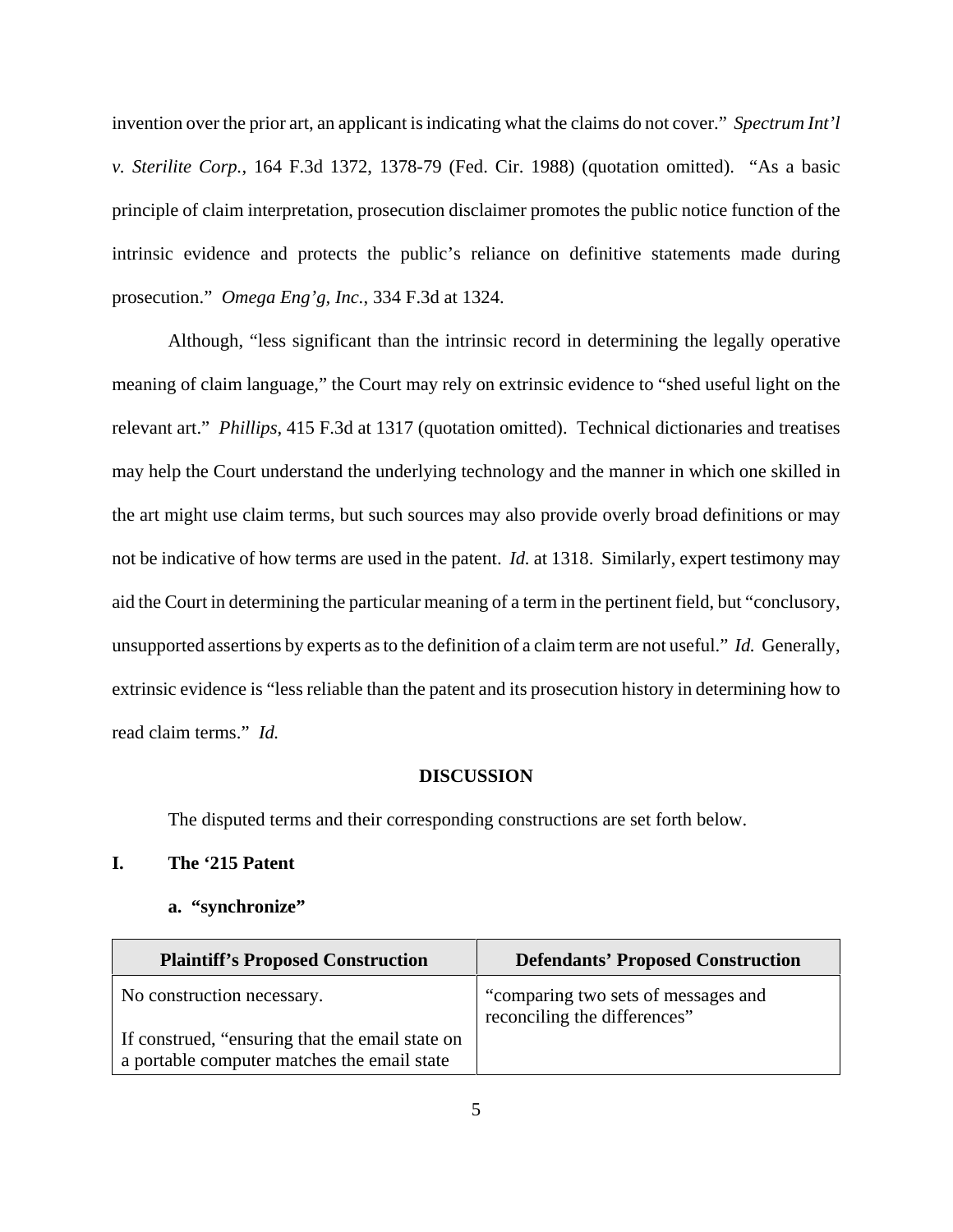Plaintiff argues that the term "synchronize" is readily understandable to a lay juror and therefore no construction is necessary. *See* PLAINTIFF'S CLAIM CONSTRUCTION BRIEF (DOC. NO. 294) ("PLTFF'S BRIEF") at 13. Plaintiff argues that the term "synchronizing" and its variants are broader than "reconciliation" and the patentee recognized this in the specification but deliberately chose the term "synchronizing" in the claims rather than "reconciling" or a variant thereof. *See* PLAINTIFF'S REPLY CLAIM CONSTRUCTION BRIEF (Doc. No. 324)("REPLY") at 6.

Defendants argue that synchronization should be construed as "comparing two sets of messages and reconciling the difference" because the '215 patent incorporates by reference U.S. Patent No. 5,727,202 ("the '202 patent") which describes a synchronization process where two sets of records are compared "to determine new, updated, or deleted records." '202 Patent at 3:41-45; DEFENDANTS'RESPONSIVE CLAIM CONSTRUCTION BRIEF (DOC.NO.315)("RESPONSE") at 14 (citing '215 Patent at 2:45-55)*.*

Although a lay jury may understand the modern computer-related concept of "synchronize," the Court is tasked with determining "the meaning that the term would have to a person of ordinary skill in the art in question at the time of the invention." *See Phillips,* 415 F.3d at 1313. Moreover, a "fundamental rule of claim construction is that terms in a patent document are construed with the meaning with which they are presented in the patent document." *Merk & Co. v. Teva Pharms. USA, Inc.,* 347 F.3d 1367, 1371 (Fed. Cir. 2003); *Phillips*, 415 F.3d at 1316 (accord). Thus, where the specification "reveal[s] a special definition given to a claim term by the patentee that differs from the meaning it would otherwise posses[,] . . . the inventor's lexicography governs." *Phillips*, 415 F.3d at 1316. "Although an inventor is indeed free to define the specific terms used to describe his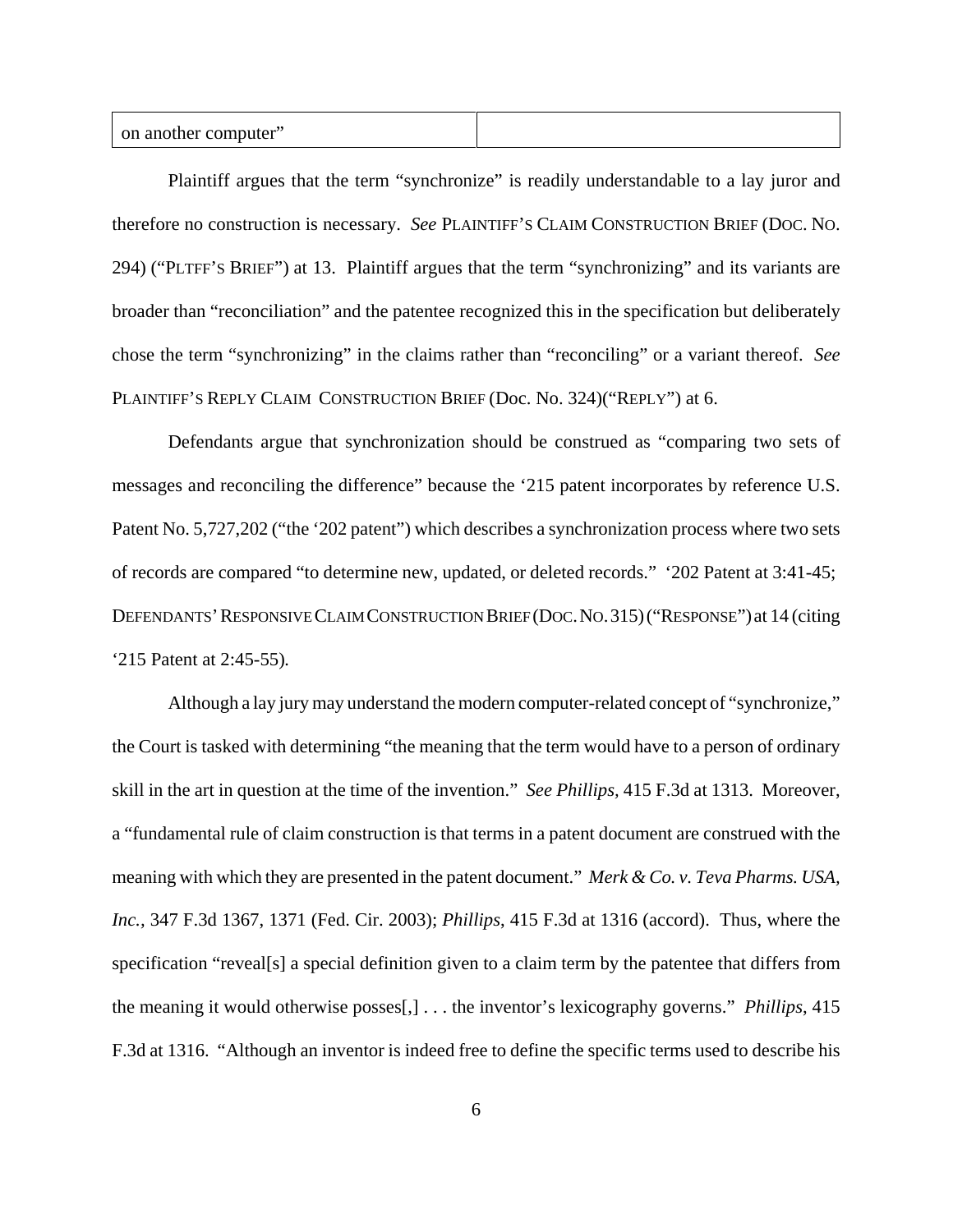or her invention, this must be done with reasonable clarity, deliberateness, and precision." *In re Paulsen*, 30 F.3d 1475, 1480 (Fed. Cir. 1994). In this case, the patentee clearly defined synchronization: "The synchronization setting is the default method of operation wherein the corresponding databases on both the desktop and portable are reconciled." '215 Patent at 5:44-46; *see also id.* at 2:38-41 ("the synchronization process combines the data from the modified personal computer calendar **155** and the data from the modified hand held calendar **115** into a single reconciled calendar"). Thus, the Court construes "synchronize" to mean "to reconcile the differences between."

The Court declines to include a comparing step as proposed by Defendants because "synchronization" as defined by the patentee in the '215 specification, does not require a comparison step. Although the incorporated '202 patent describes a synchronization method that includes a comparison step, the patentee chose to use a broader definition in the '212 patent disclosure. *See* '215 Patent at 5:44-46. Defendants' attempt to read an embodiment from an incorporated reference into the claims is contradicted by the patentee's unambiguous definition of "synchronization" in the native '215 specification. *See Modine Mfg. Co. v. U.S. Int'l Trade Comm'n,* 75 F.3d 1545, 1553 (Fed. Cir. 1996) ("incorporation by reference does not convert the invention of the incorporated patent into the invention of the host patent"), *overruled on other grounds by Festo Corp. v. Shoketsu Kinzoku Kogyo Kabushiki Co., Ltd.,* 234 F.3d 556 (Fed. Cir. 2000); *Fifth Generation Comp. Corp. v. Int'l Bus. Machine Corp*, 416 Fed. Appx. 74, 80 (Fed. Cir. 2011) (accord). Moreover, Defendants provide no argument why one embodiment of a patent incorporated by reference should override the patentee's express definition in the '215 patent. Given the clear definition of synchronize in the specification, a person having ordinary skill in the art would understand "synchronize" to mean "to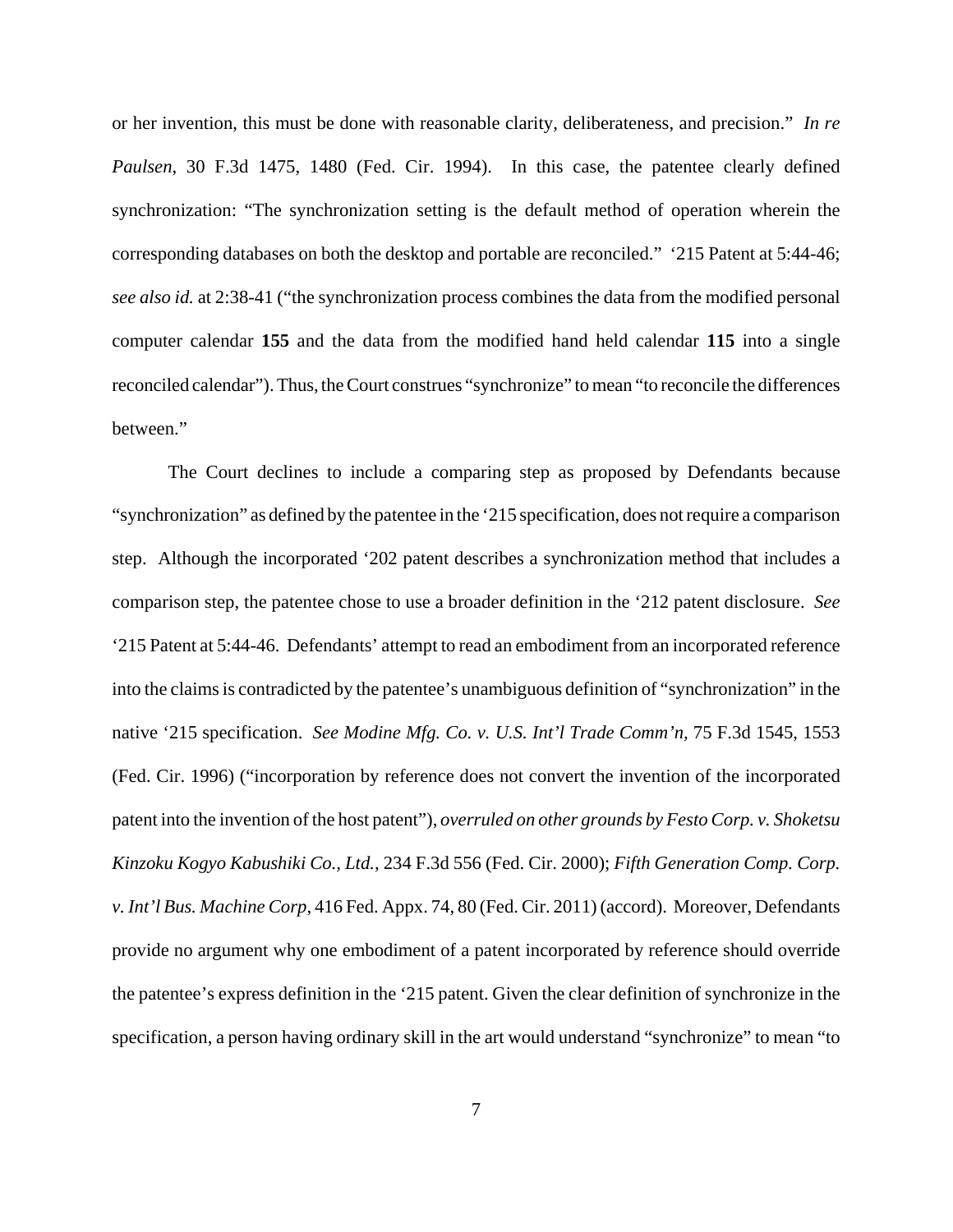reconcile" despite the incorporated patents which disclose embodiments that include a comparing step.

Plaintiff's arguments that "to reconcile" is not synonymous with "synchronizing" are unavailing. First, Plaintiff argues that the '215 patent does not use the word "reconcile" in its description of the preferred embodiment, the "Synchronization Transport Adaptation Layer." REPLY at 6. However, the specification clearly defines synchronization as a form of reconciling differences and that definition is never modified or distinguished in the remainder of the specification.<sup>2</sup> Second, Plaintiff cites to a Wikipedia definition of "synchronize" dated November 28, 2011 which, according to Plaintiff, distinguishes between reconciliation and synchronization.<sup>3</sup> See id. (citing Ex. G TO REPLY). As explained above, the Court is tasked with determining what "synchronize" means to a person having ordinary skill in the art at the time of the invention, i.e. at the time of the priority date of the application. *See Phillips*, 415 F.3d at 1313. Thus, the Court gives this little weight. *See id.* at 415 F.3d at 1317 (explaining that extrinsic evidence such as dictionary definitions is "less

<sup>&</sup>lt;sup>2</sup>The Court notes that Plaintiff originally proposed that "synchronization application" be construed as "software that reconciles data between applications on two or more computer systems" which supports the Court's construction of "synchronize" as "to reconcile." *See* PLTFF'S BRIEF at 14. This proposed construction was, however, withdrawn at the *Markman* hearing." *See* TRANSCRIPT OF *MARKMAN* HEARING (Doc. No. 347)("MARKMAN TRANSCRIPT") at 67:25-58:6, 69:17-7:22.

<sup>&</sup>lt;sup>3</sup> Plaintiff's citation of a Wikipedia entry not only suffers from the deficiencies discussed above, but other more fundamental problems. As this Court explained in *Performance Pricing v. Google:*

The content on this website is provided by volunteers from around the world—anyone with internet access can provide or modify content. *See Iovate Health Sciences, Inc. v. Bio–Engineered Supplements & Nutrition, Inc*., No. 9:07-cv-46, 2008 WL 859162, \*8 n. 4 (E.D.Tex. Mar.28, 2008) (Clark, J.). Thus, not only is the information unreliable, *Techradium, Inc. v. Blackboard Connect Inc.*, No. 2:08-cv-214 (Ward, J.), 2009 WL 1152985, \*4 n. 5 (E.D.Tex. April 29, 2009), but it can potentially change on a day-to-day basis.

*Performance Pricing, Inc. v. Google, Inc.*, No. 2:07-cv-432, 2009 WL 2497102, at \*12 n. 15 (E.D. Tex. Aug., 13, 2009).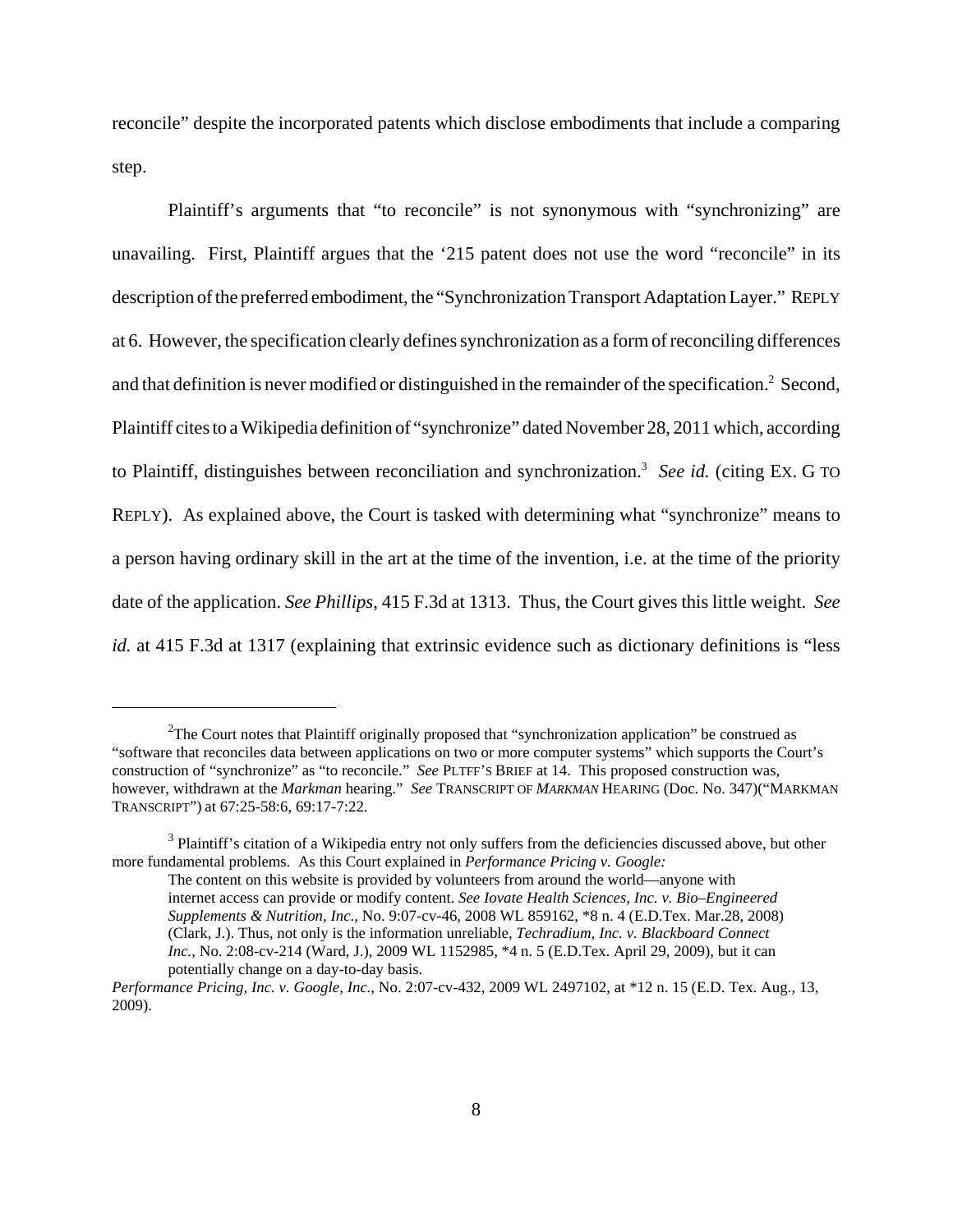significant than the intrinsic record in determining the legally operative meaning of claim language")(internal quotations omitted).

Because the patentee acted as his own lexicographer to define "synchronizing" as the "method of operation wherein the corresponding databases on both the desktop and the portable computer are reconciled," the Court construes "synchronize" as "to reconcile the differences between."

## **b. "application"**

| <b>Plaintiff's Proposed Construction</b> | <b>Defendants' Proposed Construction</b>                                                 |
|------------------------------------------|------------------------------------------------------------------------------------------|
| No construction necessary.               | "A software program used for a particular<br>function, excluding system control software |
| If construed, "a computer program."      | and support processes."                                                                  |

At the outset, Defendants agree that there is no substantive difference between "a computer program" and "a software program." RESPONSE at 5 n.4. Thus, the essential dispute between the parties is (1) whether to exclude "system control software and support processes" from the definition of "application" and (2) whether to include a "used for a particular function" limitation. As will be explained in more detail below, the Court construes "application" as "a computer program."

Plaintiff argues that no construction is necessary because it is "readily apparent that this term simply means an application that runs on a computer." *See* PLTFF'S BRIEF at 9. Plaintiff further argues that the specification does not limit application to computer programs with which a user directly interacts. REPLY at 2. As an example, plaintiff cites to the abstract, which states that "'the selection [of a transport module] *could be* from a user.'" *Id.* at 2 (quoting '215 Patent at Abstract)(alterations in original). For Plaintiff, "[t]his is consistent with the description of the preferred embodiment, in which the synchronization program services *applications*, not *users*." *Id.*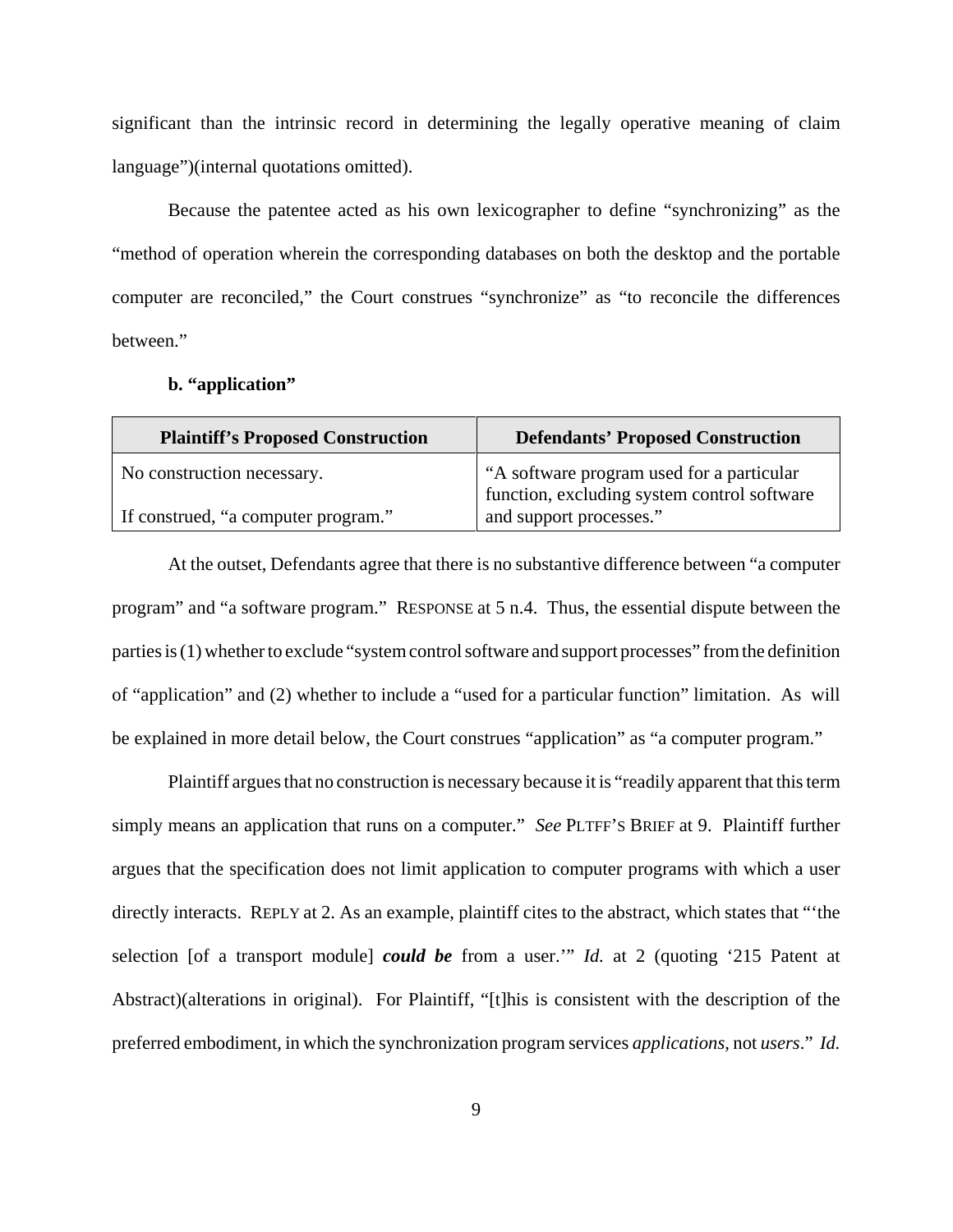(citing '215 Patent at 7:23-37)("The synchronization program then queries each synchronization transport adaptation layer module to determine which applications can create 'services' for that particular synchronization transport adaptation layer module (service creators))."

Defendants argue that the plain and ordinary meaning of"application" excludes system software. In other words, "[a]pplications are software programs with which users interact." RESPONSE at 5. Defendants argue that Figure 10 of the '215 Patent and its accompanying description in the specification "distinguishes the high-level applications from [] lower level system software" such as the DL server, synchronization transport adaptation layer, TCP/IP and PP stack, and the serial link driver. *Id*. at 7. Moreover, at the *Markman* hearing Defendants pointed to embodiments found in the '202 patent and other patents incorporated by reference that show an application performing tasks for a user. *See* the '215 patent at 4:61-67 ("the system administrator . . . requests a synchronization"); *id.* at 5:14-18 ("When a user that receives the preconfigured portable computer system first synchronizes the portable computer system . . ."); *id.* at 7:55-60 ( " . . . The user can then select which synchronization transport adaption layer module and service to use when a synchronization is to be performed"). Defendants also rely heavily on several dictionary definitions and textbook descriptions that contrast "application program" with system software or operating systems. *See id.* at 5-6.

First, the Court declines to include the phrase "used for a particular function" in its construction of application because the phrase is required by neither the specification nor the extrinsic evidence provided by the parties. Defendants argue that because "Plaintiff did not dispute Defendants' requirement that the program be 'used for a particular function" and they "cannot conceive of any reasonable objection given that all programs perform functions." RESPONSE at 5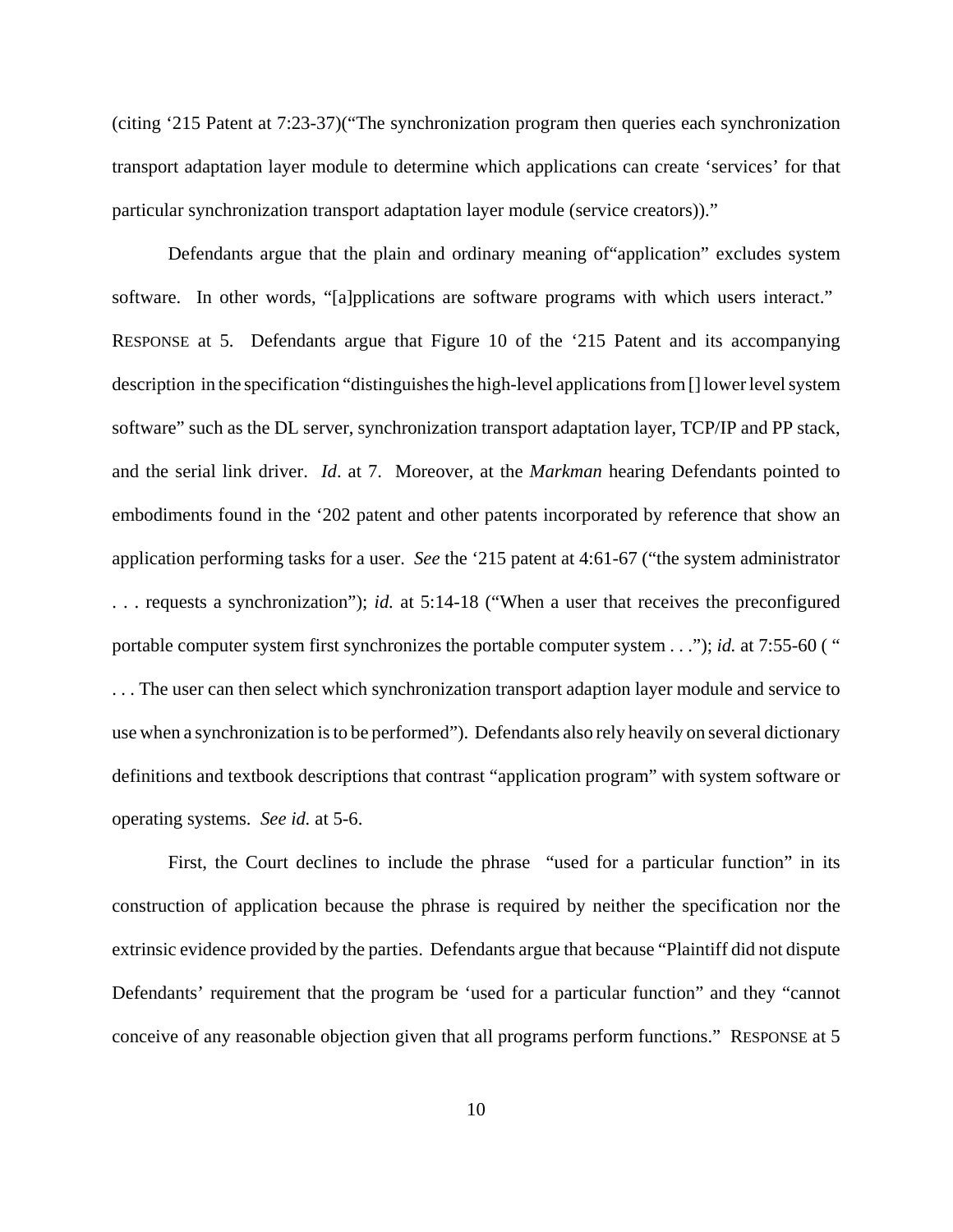n. 5. However, it is self evident from the claim language that the "application" performs functions. *See, e.g.,* '215 Patent at 10:48-55 (Claim 17)("a synchronization application . . . to identify at least a portion of the first set of records, to identify a selected transport module . . . and to send the portion of the first set of records . . ."). Plaintiff's objection appears, however, to be that Defendants' proposal limits the application's functions to those performed *for a user* at the exclusion of functions performed at the system level.

The Court declines to adopt the remainder of Defendants' construction for several reasons. First, neither the specification nor the claims require a construction that excludes system control software or support processes. While, the specification discusses "applications" that interact with a user, it does not do so at the exclusion of those that do not. For example, Claim 17 requires a synchronization application to "send a portion of the first set of records over a medium of the selected transport module." *See* '215 Patent at 10:48-55 (Claim 17). This appears to allow for some back-end functionality where the application is not interacting directly with the user. Similarly, the specification discloses applications that are capable of providing back-end processes such as "creating services" for system components and using the transport modules for particular functions. *See* '215 Patent at 7:16-33;<sup>4</sup> *id.* at 7:34-38 ("The synchronization program then queries each synchronization transport adaptation layer module to determine which applications can create 'services' for that particular synchronization transport adaptation layer module (service creators)");

 $4$  "Referring to FIG. 10, the synchronization application communicates with a DL server (Desktop link server) that acts as a single unified communication interface for the synchronization application. … when the synchronization application is executed, the synchronization layer examines the creator ID and type of each application installed on the portable computer system to determine if the application is a synchronization transport adaptation layer module. Thus, the synchronization program generates a list of all the synchronization transport adaptation layer modules."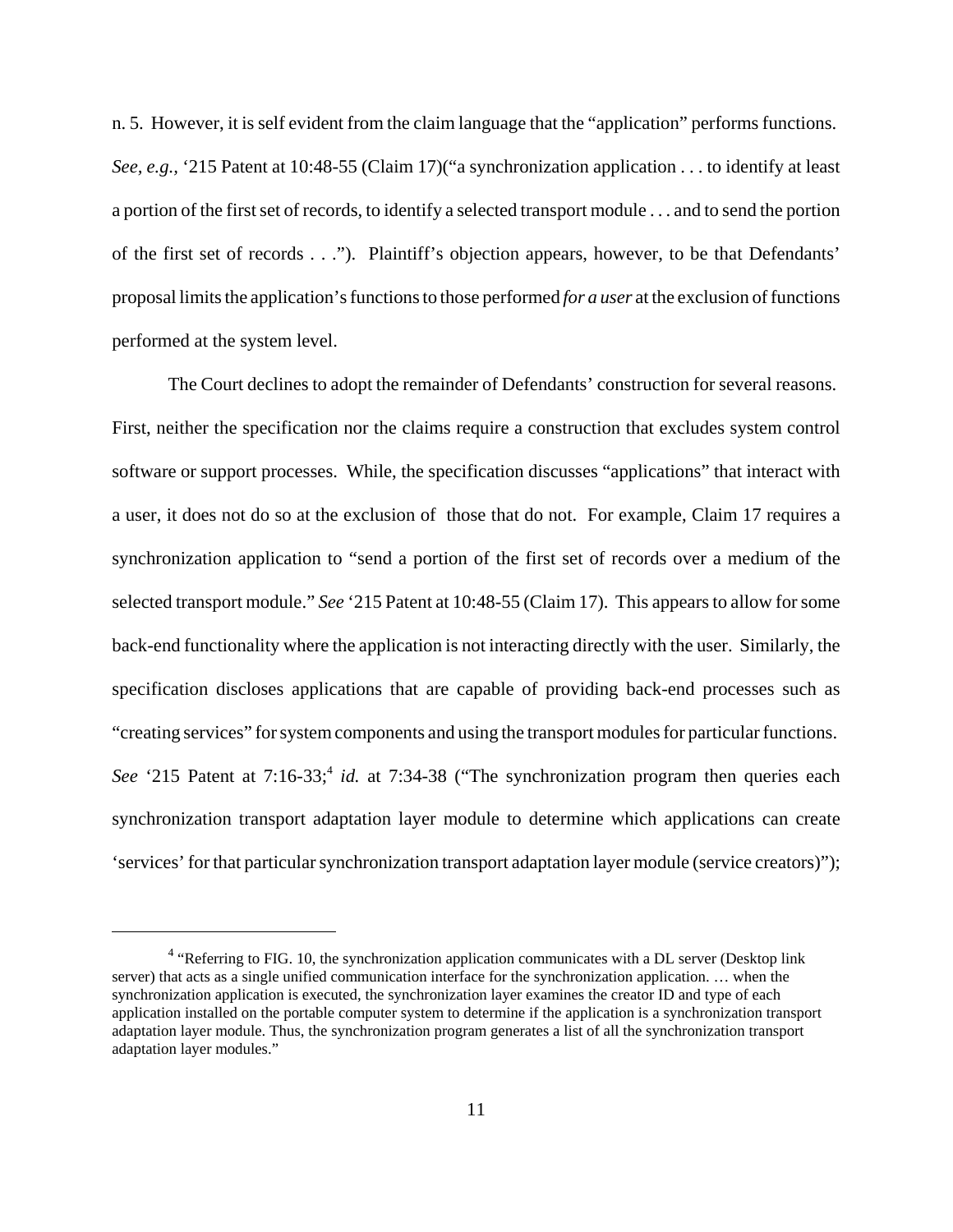*id.* at 7:49-51 ("After learning which applications may create services for each synchronization transport adaptation layer module (the service creators), the synchronization program queries all the service creators to obtain a list of the available services"); *id.* at 8:17-19 ("If an infrared device is coupled to the serial port of the portable computer system then the synchronization application can use the infrared synchronization transport module.)"

Defendants' proposal requires the exclusion of "system control software" and "support processes," terms that are not found in the specification and would require further construction. It is not readily apparent from the claims or the specification what "system control software" or "support processes" is referring to. This creates as significant risk of confusion particularly where Defendants' proposal attempts to define "application" by what it excludes.

As stated above, the parties' dispute centers on whether to construe "application" as expressly excluding system control software and support processes. Finding that neither the claims nor the specification requires a such a construction, the Court declines to construe "application" beyond "a computer program." *See O2 Micro Int'l Ltd. v. Beyond Innovation Tech. Co.*, 521 F.3d 1351, 1361 (Fed. Cir. 2008).

| <b>Plaintiff's Proposed Construction</b>                                                 | <b>Defendants' Proposed Construction</b>                                                                                                                                       |
|------------------------------------------------------------------------------------------|--------------------------------------------------------------------------------------------------------------------------------------------------------------------------------|
| No construction necessary                                                                | To be construed in the context of the<br>constructions for "application" and                                                                                                   |
| but if construed, "Software that reconciles"<br>data between applications on two or more | "synchronize."                                                                                                                                                                 |
| computer systems"                                                                        | If the Court desires a separate construction,<br>then: "an application that compares two sets<br>of records used by two other applications and<br>reconciles the differences." |

#### **c. "synchronization application"**

The Court construes "synchronization application" in the context of the constructions of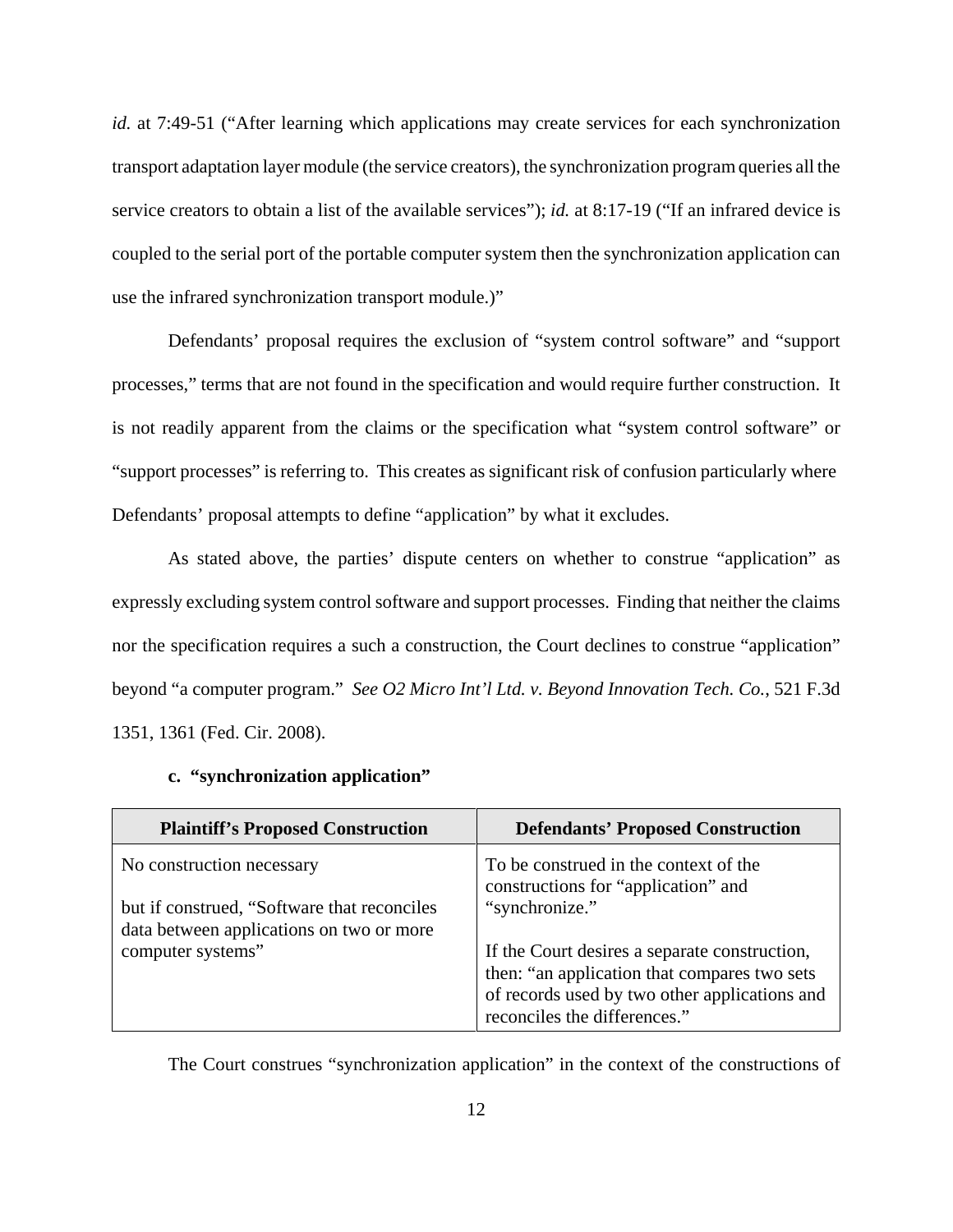"application" and "synchronize." Thus, for the reasons discussed above, the Court construes "synchronization application" as "a computer program that reconciles differences."

| <b>Plaintiff's Proposed Construction</b>                                                                                              | <b>Defendants' Proposed Construction</b>                                                     |
|---------------------------------------------------------------------------------------------------------------------------------------|----------------------------------------------------------------------------------------------|
| No construction necessary.                                                                                                            | a single interface for the synchronisation<br>application that handles synchronisation for a |
| If construed, "a single interface that handles<br>communications over communications means<br>between a portable computer and another | specific communication medium                                                                |
| computer system"                                                                                                                      |                                                                                              |

#### **d. "transport module"**

There are two main disputes over the proper construction of "transport module": (1) whether "transport module" is specifically tied to synchronization or is a generic communication interface and (2) whether the transport modules are specific to a particular communication medium. As will be explained in more detail below, the Court construes "transport module" as "a single interface that handles synchronization for a specific medium."

# *i. "transport modules" are specifically tied to synchronization*

Plaintiff argues that the specification generally teaches that "the transport modules handle synchronization between two computer systems over a respective interface connection." PLTFF'S BRIEF at 10 (citing '215 Patent at 7:61 - 8:22). Plaintiffs argue that Claim 17's recitation of "a plurality of transport modules, including a first wireless transport module and a first direct connection module" leaves open the possibility of other types of transport modules unrelated to synchronization. *See Id.* at 10 (citing '215 Patent at 10:43-45 (Claim 17)). Moreover, Plaintiff argues that the specification disclosed a "single consistent interface" that is capable of synchronizing but may have other uses. REPLY at 2-3.

Defendants argue that "transport module" should tied to synchronization because "the patent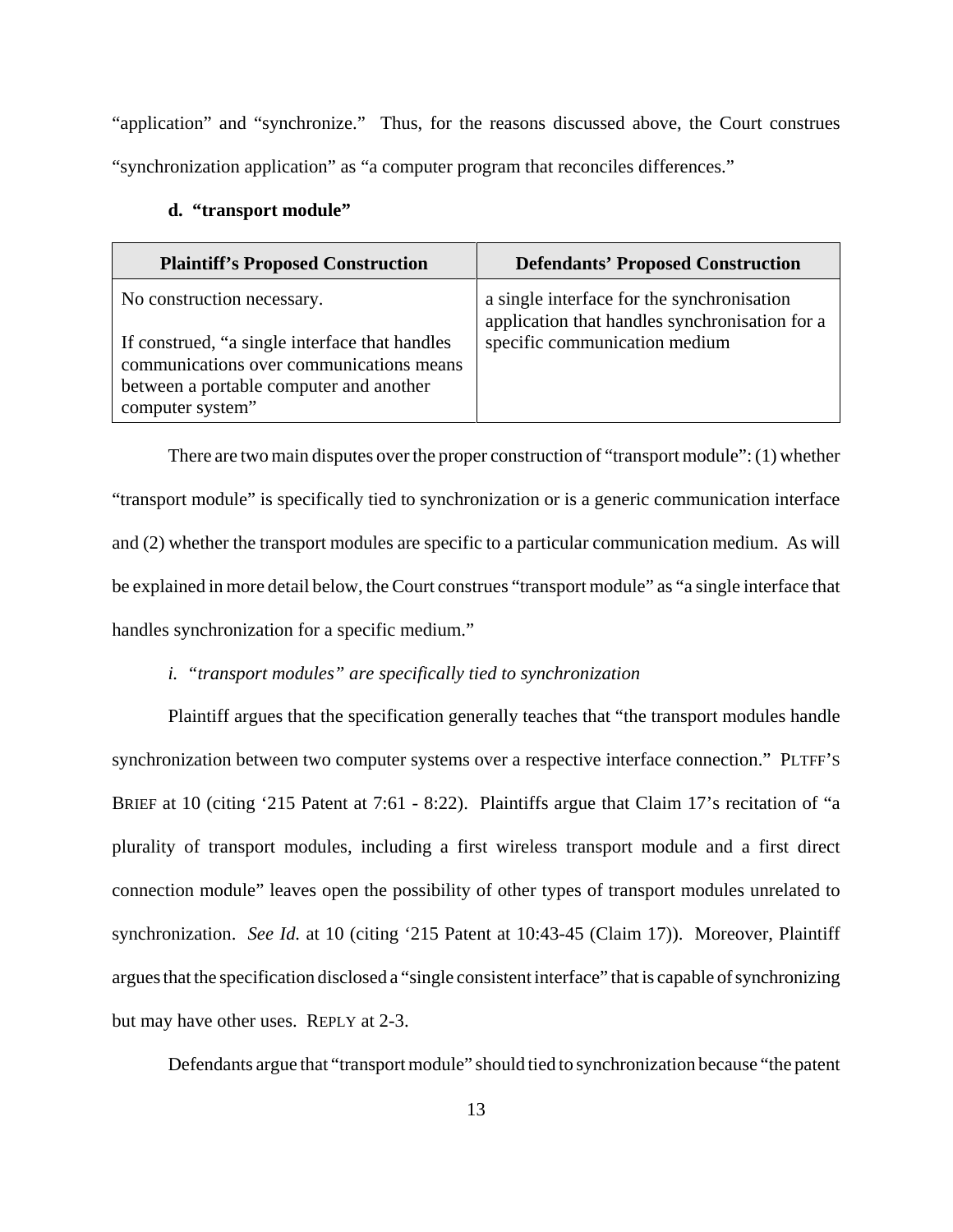identifies the transport modules of the synchronization transport adaptation lawyer as the 'present invention' and thus distinguishes the transport modules from the prior art generic communication interfaces." RESPONSE at 8. As result, Defendants argue that "transport module" is a "coined term with a particular meaning that distinguishes it from the generic interfaces known in the prior art." *Id.*

The Federal Circuit has repeatedly recognized that there is a "fine line between reading a claim in light of the specification and importing a limitation from the specification into the claim." *Arlington Indus., Inc. v. Bridgeport Fittings, Inc.*, 632 F.3d 1246, 1255 (Fed. Cir. 2011)(citations omitted); *Phillips*, 415 F.3d at 1323-24. A claim term can be limited by the specification when the specification includes manifest words of exclusion or, in certain situations where "the specification manifests a clear intent to limit the term by using it in a manner consistent with only a single meaning." *Alrington Indus.,* 632 F.3d at 1254. A claim term may be limited if the patentee uses the phrase "the present invention" or "this invention" to describe a particular feature. *See Absolute Software, Inc. v. Stealth Signal, Inc.*, 659 F.3d 1121, 1136 (Fed. Cir. 2011)(collecting cases). These phrases may not be limiting where references to "the invention" are not uniform or "where other portions of the intrinsic record do not support applying the limitation to the entire patent." *Id.*

The Court construes "transport module" as "a single interface that handles synchronization for a specific medium" because the specification uniformly discusses transport modules in the context of "synchronization transport modules." *See, e.g.,* '215 Patent at Abstract ("a portable computer system is loaded with synchronization transport modules"); *id.* at 7:43-45 ("For example, a service for a network synchronization transport module would include the hostname and IP address of the desktop personal computer to synchronize with"); *id.* at 8:17-19 ("If an infrared device is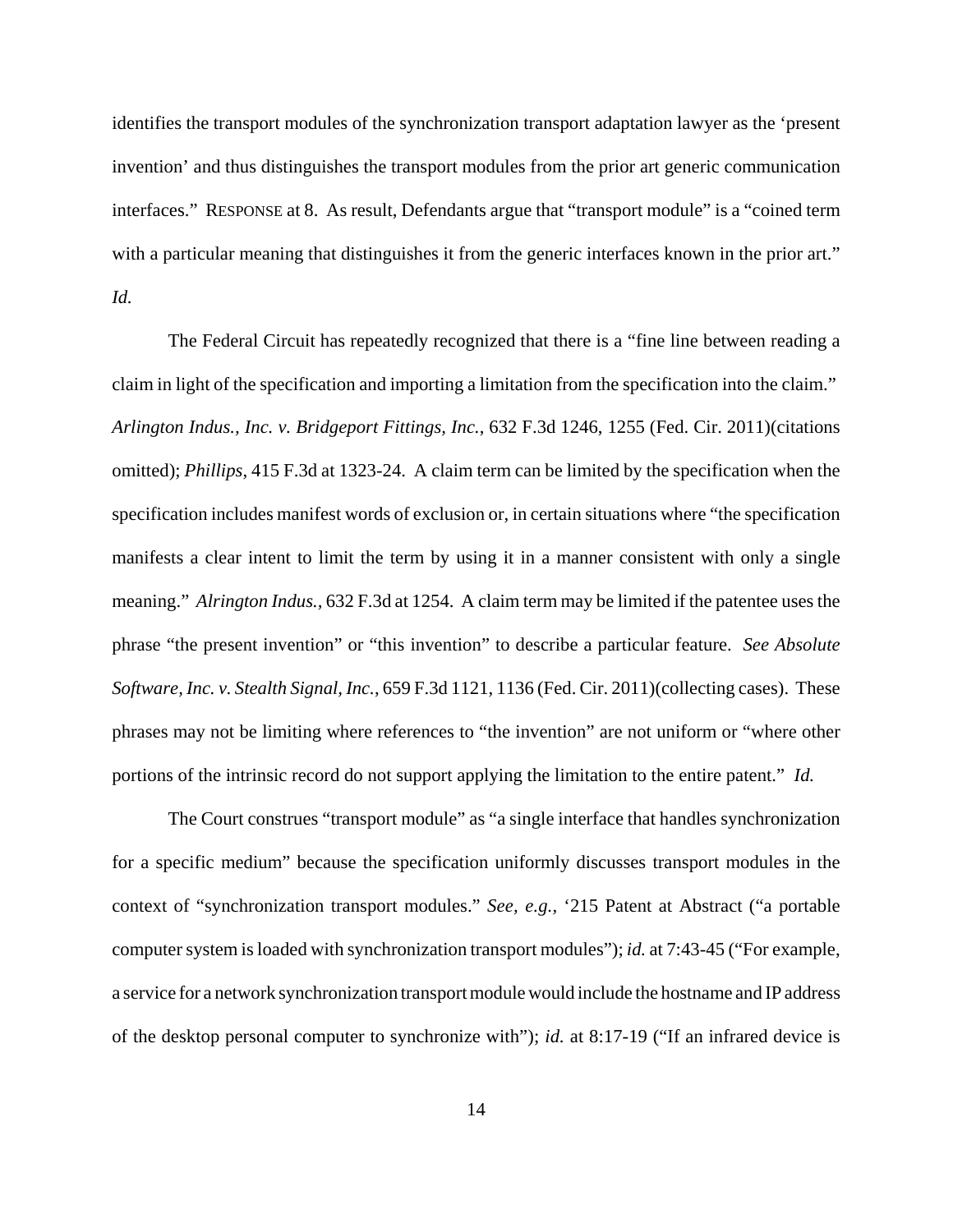coupled to the serial port of the portable computer system then the synchronization application can use the infrared synchronization transport module. The infrared synchronization transport module implements the necessary IrDA standards needed to communicate with a personal computer having an IrDA compliant infrared port"). At no point in the specification does the patentee refer to the transport modules as anything but "synchronization transport modules."

Moreover, the specification distinguishes "transport modules" from generic communication interfaces. Figure 10 of the '215 patent shows the synchronization transport adaptation layer consisting of the cradle transport layer 1041, the network sync transport 1043, modem sync transport 1043, and infrared sync transport 1047, as separate from generic communication interfaces such as the serial link driver 1060 and the serial port 1070. *See* '215 Patent Fig. 10. The specification further states that the transport modules "handle[] synchronization." For example:

Referring to FIG. 10, a first synchronization transport adaptation layer module is a cradle transport. The cradle transport *handles synchronization* directly between a serial port on the portable computer system and a serial port on the desktop computer system.

The second synchronization transport is a network synchronization transport. The network synchronization transport *handles synchronization* directly between the portable computer system and a desktop computer system using TCP/IP networking.

 '215 Patent at 7:61-8:3 (emphasis added). Thus, a transport module handles synchronization for a particular communication medium, e.g. serial port connection or network connection.

Lastly, the specification states "[t]o accommodate all these different synchronization methods, the present invention introduces a synchronization transport adaptation layer."5 While not individually dispositive, the patentee's identification of the "synchronization transport adaptation

<sup>&</sup>lt;sup>5</sup> During the *Markman* hearing, Plaintiff conceded that the "transport adaptation layer" is synonymous with "transport modules." *See* MARKMAN TRANSCRIPT at 38:10-12 ("the present invention introduces a synchronization transport adaptation layer, which is the transportation modules").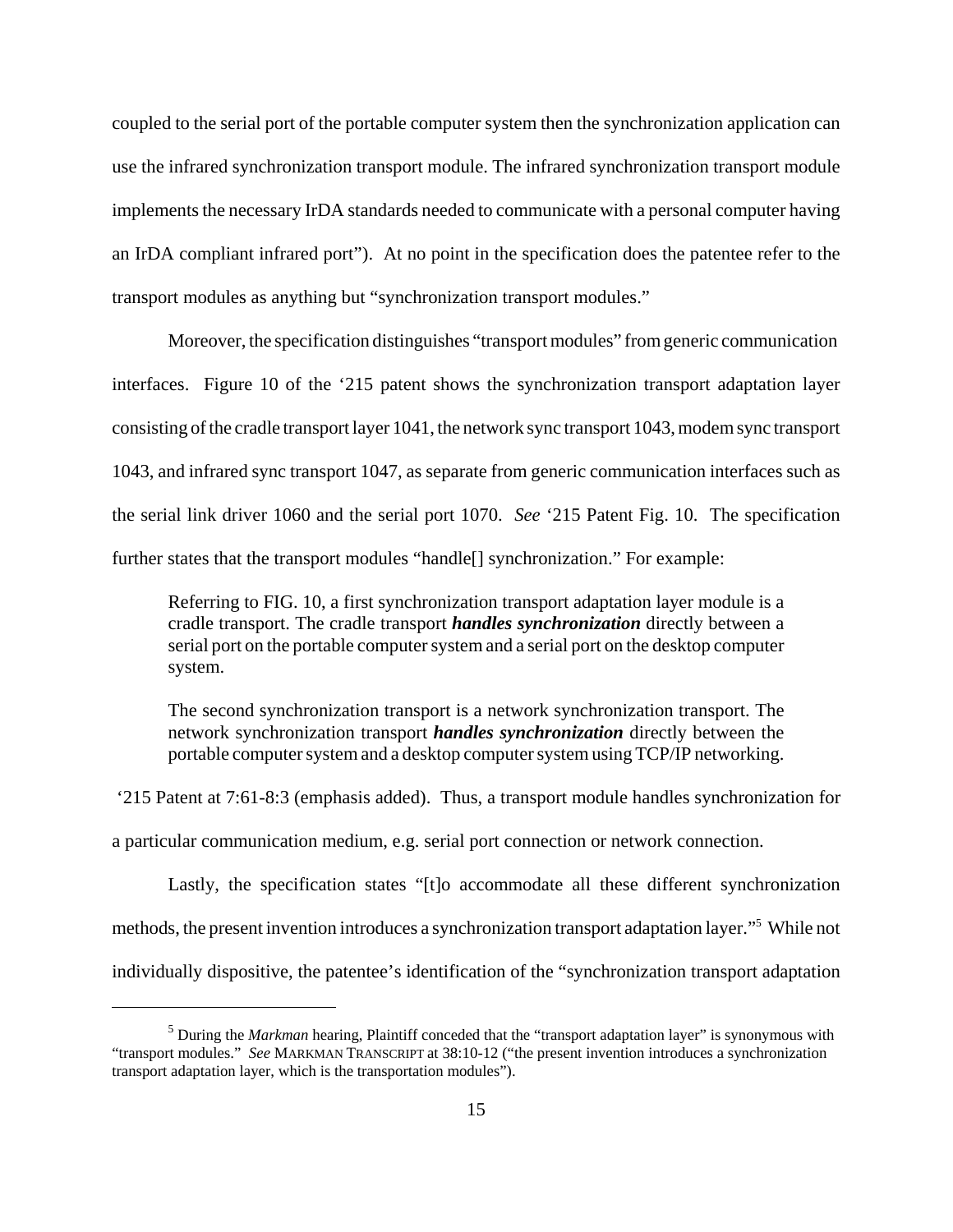layer" as the invention combined with the specification's uniform use of "synchronization transport module" lends considerable support to a finding that "transport modules" are specifically tied to synchronization. Thus, the Court finds that the patentee limited the term "transport module" to synchronization.

## *ii. A "transport module" is tied to a particular communication medium*

First, the phrase "communication medium" is supported by the claim language. For example, Claim 17 requires that the synchronization application "identify a selected transport module from the plurality of transport modules" and send records "over a medium of the selected transport module." *See* '215 Patent at 10:48-54 (Claim 17). Moreover, the term medium is consistently used across the claims. *See, e.g., id.* at 9:1-2 (Claim 1) (". . . sending over a medium corresponding to the identified transport module . . ."); *id.* at 9:12-13 (Claim 2)(same); *id.* at 10:5-6 (Claim 10)(same); *id.* at 10:14 (Claim 11) (... in response to sending over the medium ..."); *id.* at 10:57-60 (Claim 18) ("The portable computer of claim 17, wherein the synchronization application is executable to receive a second set of records from the computer system over the medium of the selected transport module . . ."). While the phrase "communication means" is found in the specification, reading it into the claims would produce unnecessary confusion particularly where "communication medium" is consistently found within the claims. This is particularly true where Plaintiff provides no independent justification for including it in the construction of "transport module."

Second, the specification clearly indicates that each transport module "handles communication for a specific type of communication means." *id.* at 7:22-24; *see also id.* at Fig. 10 (depicting four individual transport modules serving separate communication paths: cradle, network, modem, and infrared). Moreover, the specification only describes individual transport modules as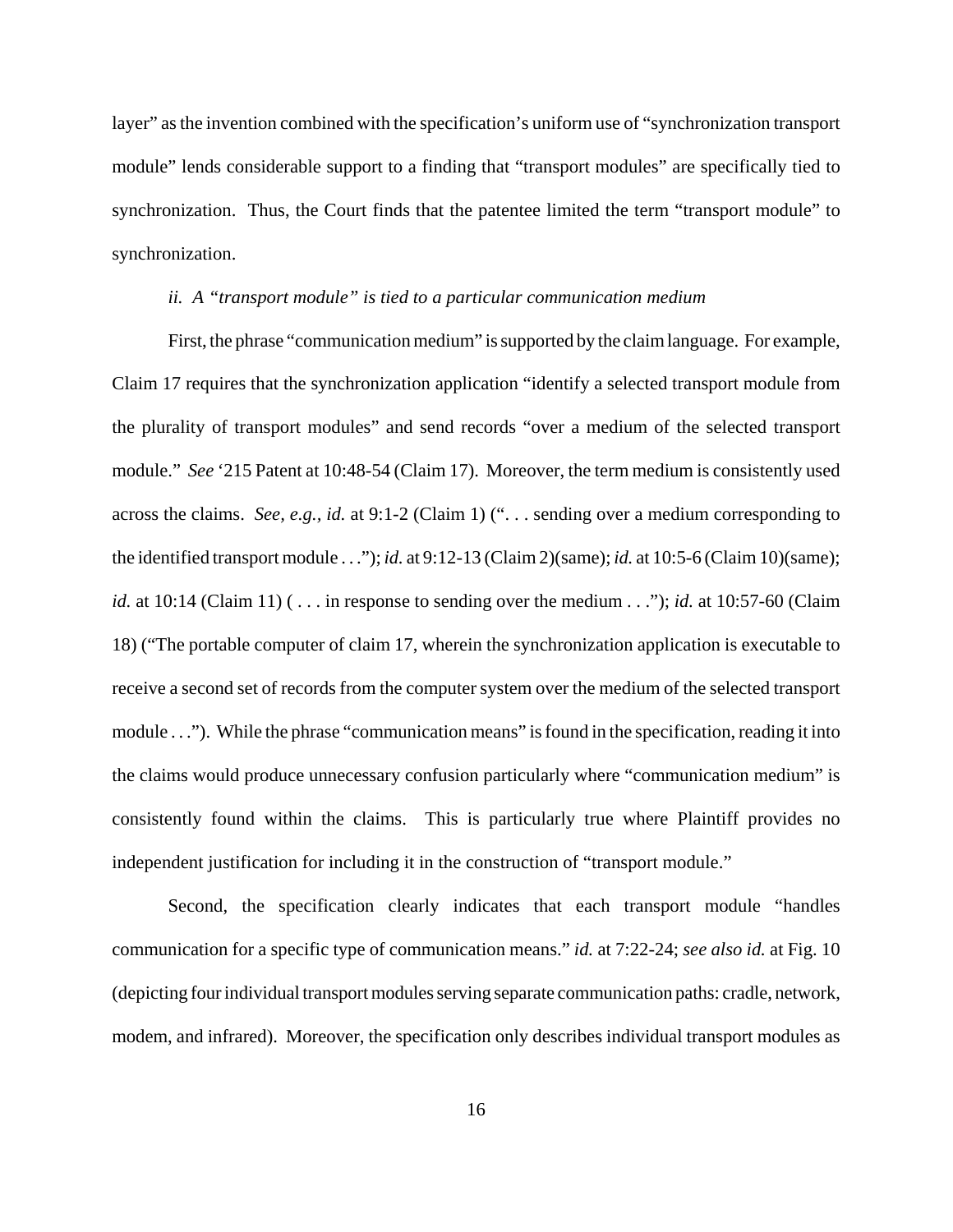being associated with a single communication medium. *See, e.g.,* '215 Patent at 7:60-64 (cradle module); *id.* at 7:65-8:3 (network module); *id.* at 6:16-21 (infrared module). As Defendants point out, this does not preclude the possibility of having a portable computer with a plurality of transport modules from a variety of communication media. *See* RESPONSE at 10.

In sum, the Court finds that the transport modules are specifically tied to synchronization because the inventor described "the present invention" as a "synchronization adaptation layer," which the parties agree is referring to the transport modules; the specification uniformly describes the transport modules in the context of "synchronization transport modules;" and the specification distinguishes between the synchronization transport modules and generic interfaces. Thus, the Court construes "transport module" as "a single interface that handles synchronization for a specific medium."

# **e. "direct connection"**

| <b>Plaintiff's Proposed Construction</b> | <b>Defendants' Proposed Construction</b> |
|------------------------------------------|------------------------------------------|
| No construction necessary.               | wired connection                         |
| If construed, "non-wireless connection"  |                                          |

Plaintiff argues that "direct connection" has a plain and ordinary meaning readily understood by a lay jury and therefore no construction is necessary. PLTFF'S BRIEF at 11. Claim 17 recites "a plurality of transport modules, including a first *wireless* transport module, and a first *direct connection* transport module." '215 Patent 10:42-44 (Claim 17) (emphasis added). Thus, "direct connection" must be something other than a "wireless connection." Plaintiff does not disagree that a "direct connection" is distinct from a "wireless connection" but argues that construing "direct connection" as "wired connection" unduly limits the scope of the claim. REPLY at 4. While "non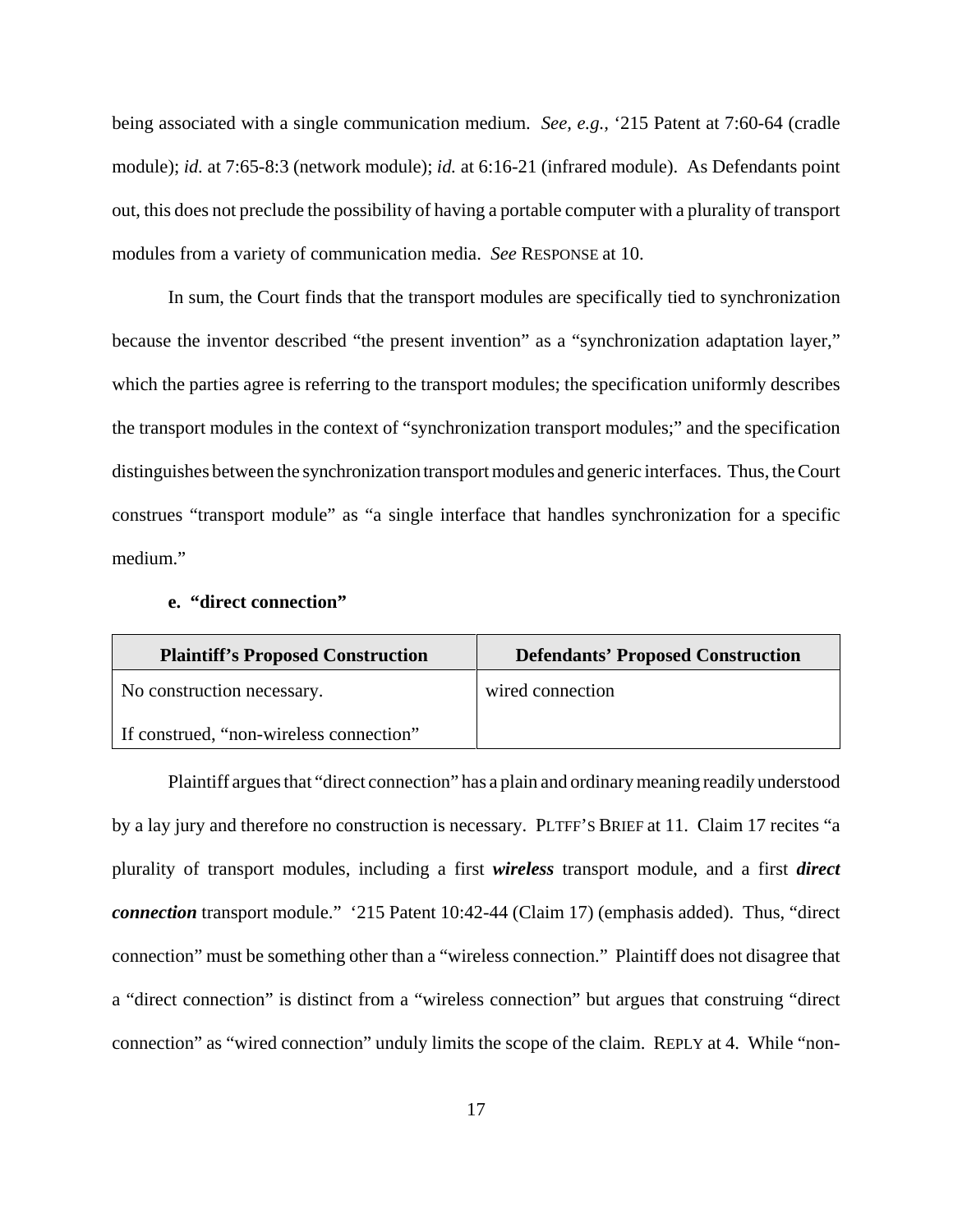wireless" may be broader than "wired" in the abstract sense of the terms, practically speaking, the terms are equally limiting. This is highlighted by Plaintiff's inability to identify a hypothetical connection that is "non-wireless" but not wired. The addition of non-wireless into the claim risks the possibility of confusion the jury with no added benefit. Although mindful of the dangers of importing limitations into the claims, the Court nevertheless construes "direct connection" as "wired connection" to prevent the possibility of juror confusion.

**f. "the first set of records being accessible to the transport modules in the plurality of transport modules"**

| <b>Plaintiff's Proposed Construction</b>                                                                           | <b>Defendants' Proposed Construction</b>                                                                                                                                               |
|--------------------------------------------------------------------------------------------------------------------|----------------------------------------------------------------------------------------------------------------------------------------------------------------------------------------|
| No construction necessary.<br>If construed, "the transport modules are able<br>to access the first set of records" | "the first set of records can be synchronized<br>with a corresponding set of records using<br>each of the at least one wireless transport<br>module and at least one direct connection |
|                                                                                                                    | transport module"                                                                                                                                                                      |

Defendants argue that "accessible" must be construed to include an explanation that the transport modules referenced in the claim term must also include "at least one wireless transport module and at least one direct connection transport module" as dictated by the remaining elements of Claim 17. RESPONSE at 11-12. Defendants argue that the "only description in the patent that can possibly correspond to the disputed claim limitation is the discussion of whether an application can connect to a transport module . . . ." *Id.* at 12. Thus, for Defendants, "accessible" in the context of the disputed claim term must mean that "the first set of records can be synchronized with a corresponding set of records." *See id.* Plaintiff counters that defining "being accessible" this way is "nonsensical and contrary to the ordinary meaning of the word 'accessible.'" REPLY at 4-5. Plaintiff asserts that while the specification does not use the term "accessible" in relation to transport modules, the specification uses the word in its "ordinary sense" in other places. *Id*. at 5 (citing the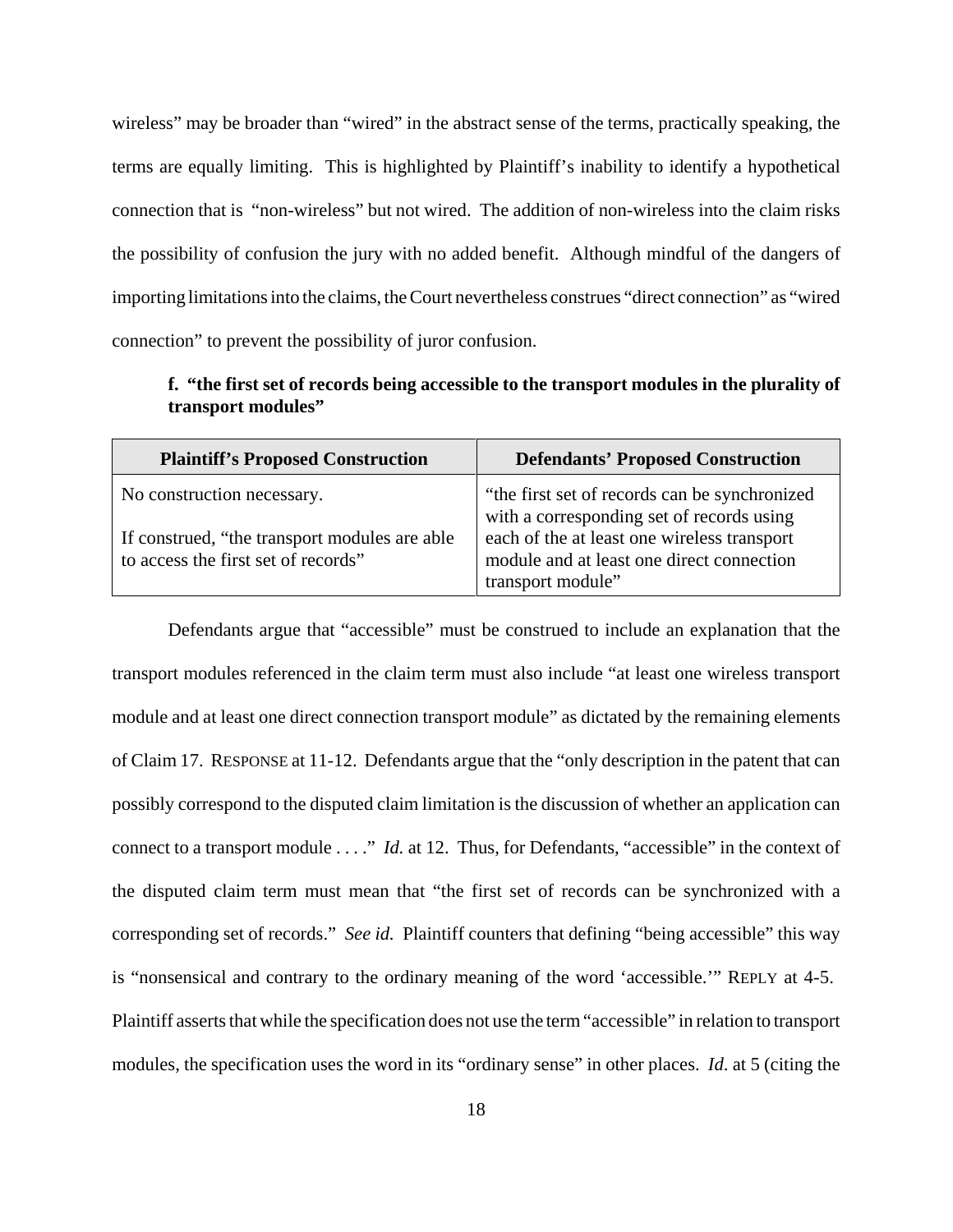'215 Patent at 6:13-18) ("To minimize the synchronization time, the present invention also provides a method of altering the synchronization behavior when the synchronization is being performed across a modem link. This feature is configured on the portable computer system since the remote desktop personal computer is not *accessible.*")(emphasis added).

The Court construes "the first set of records being accessible to the transport modules in the plurality of transport modules" as "the transport modules are able to access the first set of records." As noted above, "being accessible" is not explicitly defined in the specification; however, the specification generally describes the phrase as:

After learning which applications may create services for each synchronization transport adaptation layer module (the service creators), the synchronization program queries all the service creators to obtain a list of the available services. After obtaining a list of all the available services for all of the available synchronization transport adaptation layer modules, the synchronization program displays a list of the available synchronization transport adaptation layer modules and their respective services. The user can then select which synchronization transport adaptation layer module and service to use when a synchronization is to be performed.

'215 Patent at 7:49-60. While Defendants are correct that this generally describes the acessibilty feature in terms of the synchronization process, it does not follow that such language should be inserted into the term's construction. Having construed "transport module" above as "a single interface that handles synchronization for a specific medium," the Court finds no further need to insert "synchronize" or its other variants into this claim element. The above paragraph suggests that "being accessible" in the context of Claim 17 simply means that the transport modules have the ability to access the first set of records. In other words, a single interface that handles synchronization for a specific medium has the ability to access the first of records.

Furthermore, Defendants are correct that Claim 17 requires that "the transport modules of the plurality of transport modules" must include "at least one wireless transport module and at least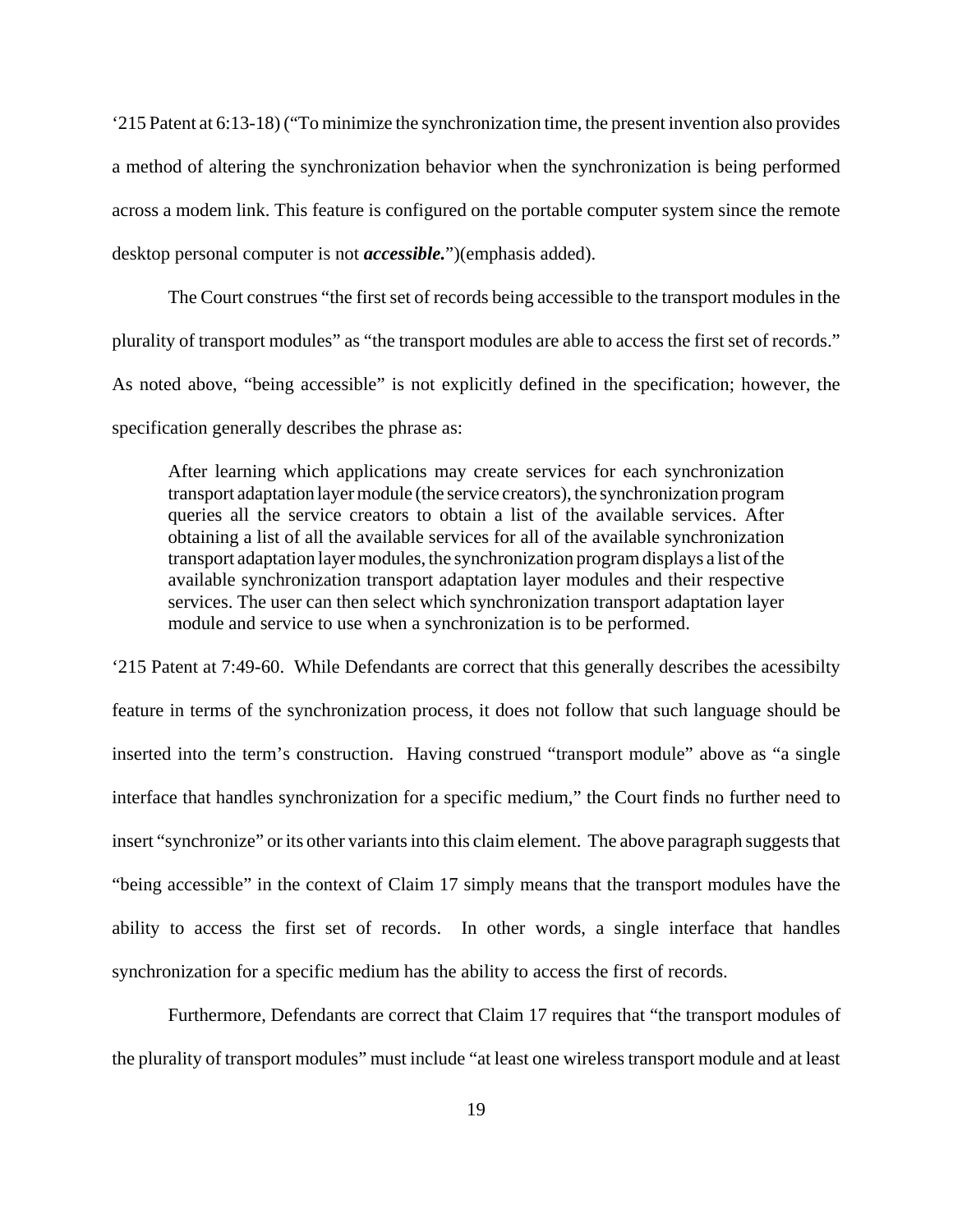one direct connection transport module." *See* RESPONSE at 12 (citing '215 Patent Claim 17). However, the claim language speaks for itself. The Court declines to insert redundant claim language when a juror could readily determine that the transport modules referred to in this element is the same as those referred to in the first claim element.

| <b>Plaintiff's Proposed Construction</b> | <b>Defendants' Proposed Construction</b>                                                                                                             |
|------------------------------------------|------------------------------------------------------------------------------------------------------------------------------------------------------|
| No construction necessary.               | "To determine which of the first set of<br>records are to be communicated to another<br>computer system to synchronize the first set<br>of records." |

**g. "to identify at least a portion of the first set of records"**

Defendants argue that construction of "to identify at least a portion of the first set of records" is "necessary to clarify the claimed identification of records is not divorced from the synchronization process."RESPONSE at 13. The Court, however, declines to read "synchronization" into this term. The surrounding claim language establishes that the identification is part of a larger synchronization process. Indeed, the claim element in question recites: "a synchronization application executable on the portable computer to identify at least a portion of the first set of records . . . ." '215 Patent 10:48-50 (Claim 17). Thus, it is readily apparent from the claim language itself that the identification is tied to the synchronization process and the Court finds no construction is necessary.

| h. "to identify a selected transport module from the plurality of transport modules" |
|--------------------------------------------------------------------------------------|
|--------------------------------------------------------------------------------------|

| <b>Plaintiff's Proposed Construction</b> | <b>Defendants' Proposed Construction</b>               |
|------------------------------------------|--------------------------------------------------------|
| No construction necessary.               | "to identify a transport module selected by a<br>user" |

The parties dispute whether the term "selected" refers to a selection by a user or whether the selection can occur by other means. RESPONSE at 17-18; REPLY at 7. Defendants argue that the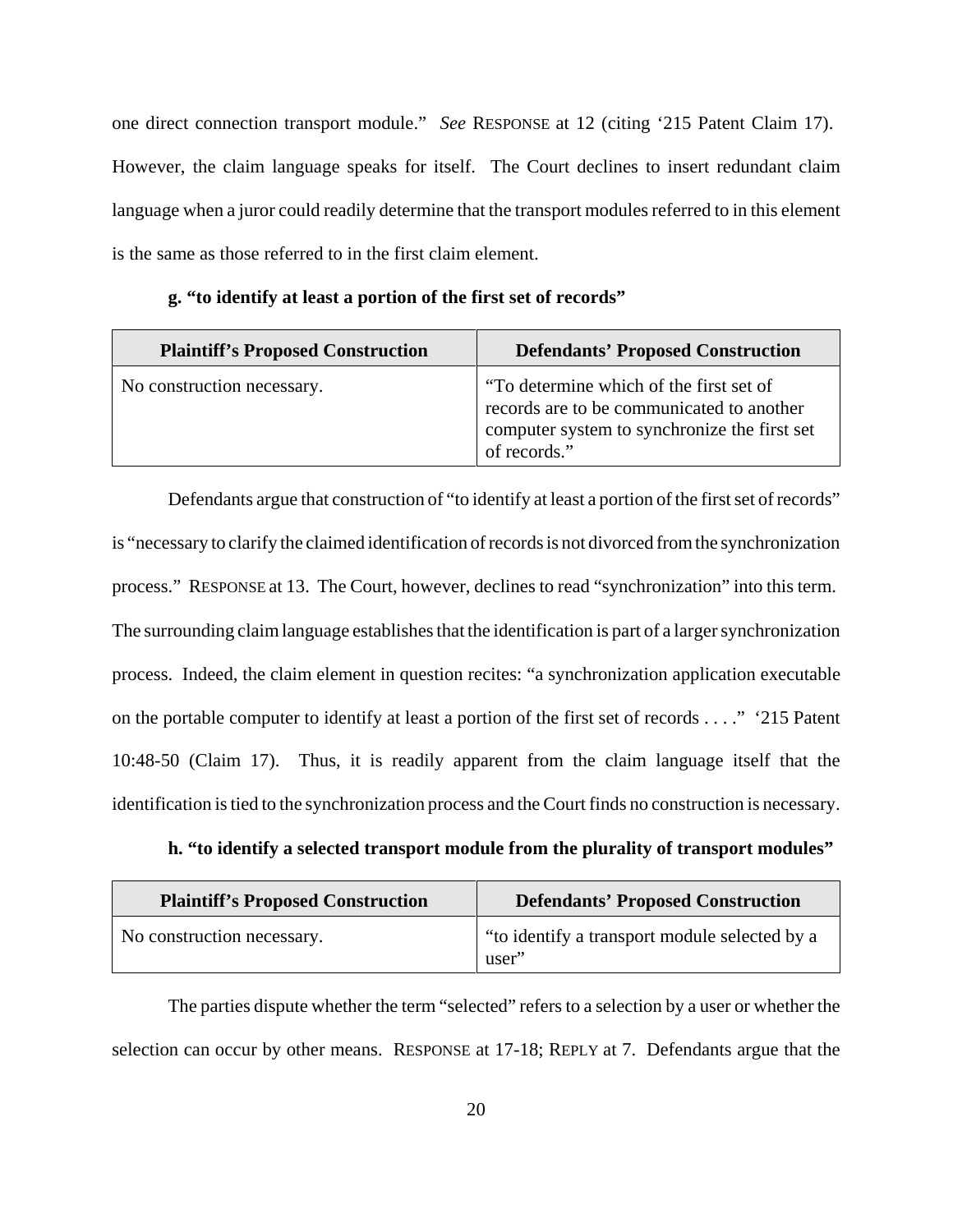claim language requires that a synchronization application perform the step of "identify[ing] a selected transport module." RESPONSE at 18. For Defendants, "[t]he synchronization program thus identifies a transport module that has already been selected by something else." *Id.* Defendants conclude that this "limitation makes sense only if something other than the synchronization application selects the transport module at issue – namely a user." *Id.* Defendants also look to the specification which explains "[t]he user can then select which synchronization transport adaptation layer module and service to use when a synchronization is to be performed." '215 Patent at 7:57-60; RESPONSE at 18. Lastly, Defendants argue that the '215 patent's other claims use the term "selection" to refer to "a user selection." RESPONSE at 18.

The Court finds that "selected" as used in the phrase "to identify a selected transport module from the plurality of transport modules" does not require a selection by a user. Claim 17 does not, on its face, require the selection to be from a user. First, as Defendants point out, dependent claims 4, 5, 12, 13, and 14 recite a "user selection." *See, e.g.,* '215 Patent at 9:19-21 (Claim 4) ("wherein identifying a transport module includes identifying a user selection"); RESPONSE at 18. Thus, where the patentee intended to claim a selection by a user, the patentee explicitly included such a limitation, e.g., "a user selection." As a result, "selection" must be broader than simply a "user selection" and it follows that "selected" must be broader than "selected by a user." *See Merck & Co. v. Teva Pharm. USA Inc.,* 395 F.3d 1364, 1372 (Fed. Cir. 2005) ("A claim construction that gives meaning to all the terms of the claim is preferred over one that does not"). Second, while the preferred embodiment of the '215 patent discloses a system where a user selects the transport module, the abstract indicates that the patentee did not forgo the possibility of a selection by something other than the user: "[t]he portable computer system receives *a selection* corresponding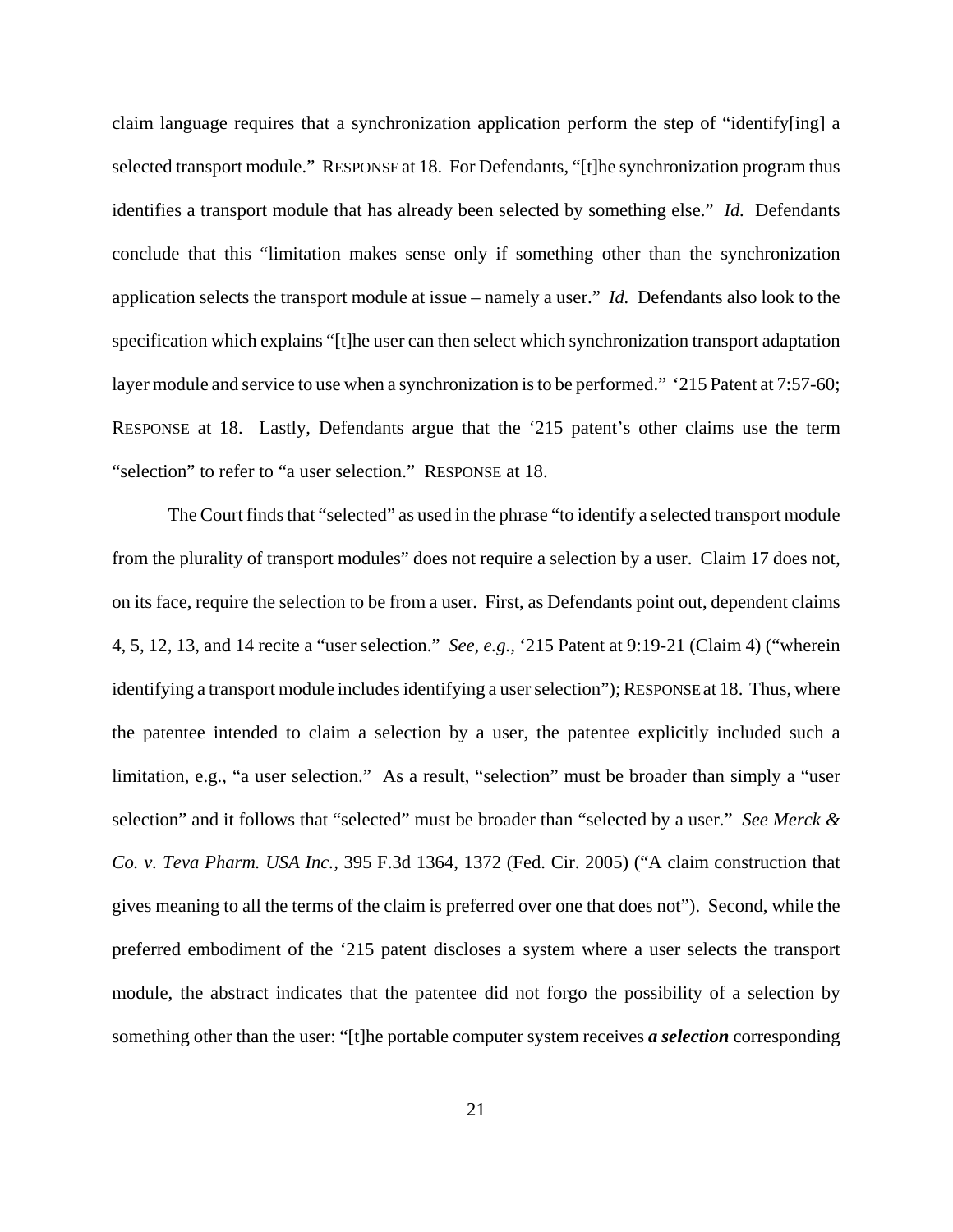to one of the two synchronization transport modules. The selection *could be from a user* and would indicate that the user prefers to synchronize with the second computer system using a particular method of external communication." '215 Patent at Abstract (emphasis added). This interpretation is consistent with the Court's above construction of "application" which does not require user interaction. Having found that "selected" does not require a selection by a user, the Court finds that no further construction is necessary. *See O2 Micro Int'l Ltd.,* 521 F.3d at 1361.

#### **i. "computer system"**

| <b>Plaintiff's Proposed Construction</b> | <b>Defendants' Proposed Construction</b> |
|------------------------------------------|------------------------------------------|
| No construction necessary.               | "a personal computer"                    |

Defendants argue that "computer system" should be limited to "a personal computer" because several patents incorporated by reference refer to "the present invention" as methods and apparatuses for synchronizing a portable computer system with a personal computer. *See* RESPONSE at 15-17. Specifically with regards to the native '215 specification, Defendants argue that the specification identifies the present invention as a "synchronization transport layer" to accommodate synchronization methods between a portable computer and a desktop personal computer. *See id.* at 16-7 (citing '215 Patent at 6:62-7:10).

As explained above, the Federal Circuit has recognized that in certain situations, referencing a feature of an invention as "the present invention" can justify importing a limitation into the claims. *See Absolute Software, Inc.*, 659 F.3d at 1136. However, the identification of "the present invention" must be used uniformly across the disclosure. For example, in *Absolute Software*, the court declined to import a limitation into the claim where a portion of specification identified the purported limitation as one of "two optional features of the 'present invention'"despite earlier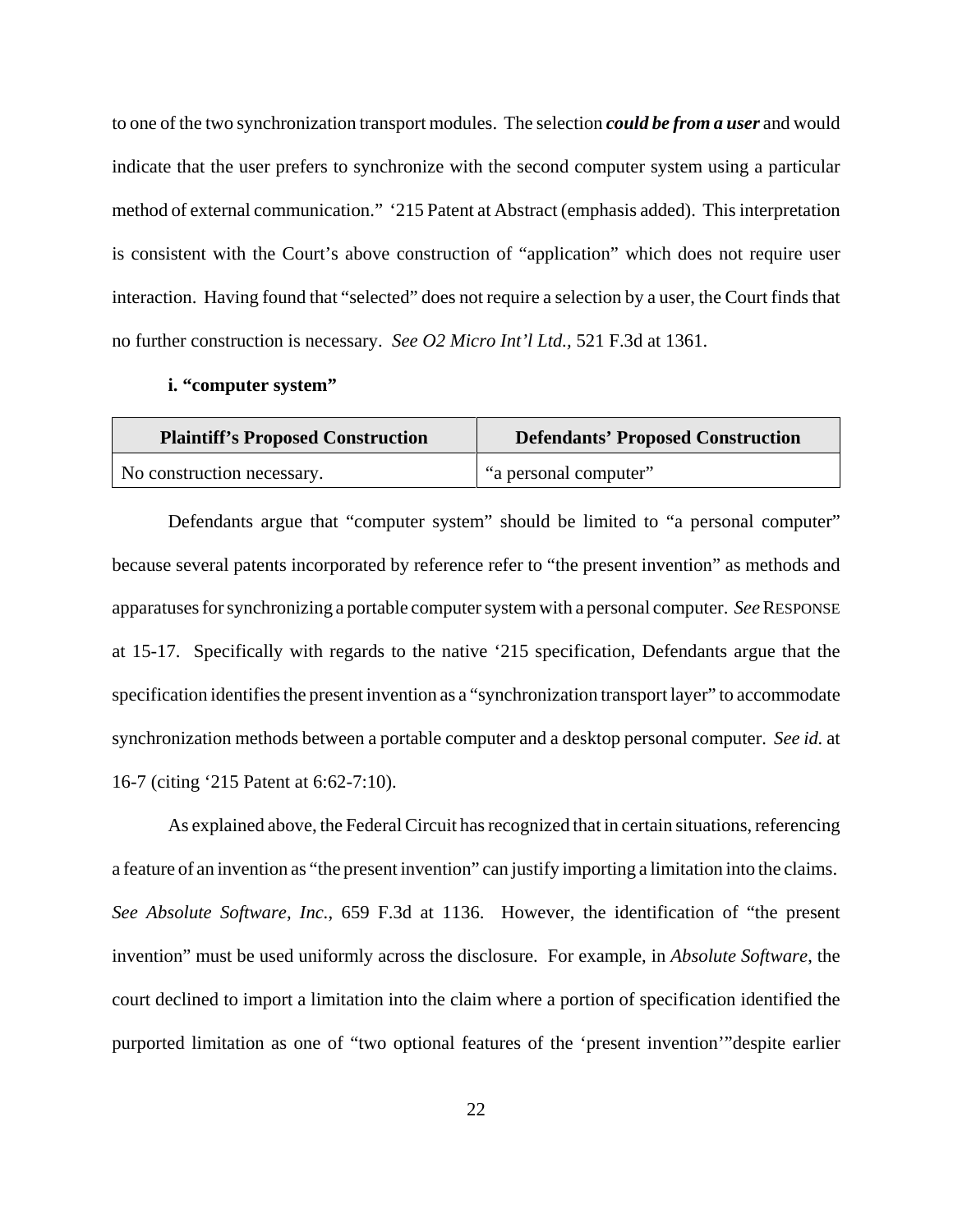references in the specification requiring the "present invention" to include both features. *Id.* at 1137. In this case, the '215 patent's identification of the "present invention" as a "synchronization transport adaptation layer" does not unambiguously limit "computer system" to a "personal computer." Even if Defendants are correct that this language identifies a feature of the "present invention" as requiring a personal computer,<sup>6</sup> the specification makes clear that a "personal computer" is merely an optional variant computer system: "the present invention has been described with reference to synchronization between a portable computer systems and a desktop personal computer system. However, the same techniques can easily be applied to other types of computer devices." '215 Patent at 2:15-19; *Absolute Software, Inc.,* 659 F.3d at 1137; *See also Praxair, Inc. v. ATMI, Inc.*, 543 F.3d 1306, 1326 (Fed. Cir. 2008) (references to a specific embodiment as "the apparatus of this invention" in the specification "are contradicted by express statements in the specification clearly indicating that [the feature at issue] is a feature only of certain embodiments"). Thus, neither the native language in the '215 specification, nor the patents incorporated by reference require the term "computer system" to be construed as "personal computer."

Having concluded that "computer system" is not limited to "personal computer," the Court finds that the claim language speaks for itself and therefore finds no construction necessary. *See O2 Micro Int'l Ltd.,* 521 F.3d at 1361.

## **II. The '609 Patent**

<sup>&</sup>lt;sup>6</sup>The Court notes that the specification passage cited by Defendants does not unambiguously identify the present invention as relating to a "personal computer." As best, the specification identifies the "present invention" as a "synchronization transport adaptation layer," but this does not limit the disclosure to personal computers. *Cf*. *Honeywell Int'l, Inv. v. Honeywell Intellectual Properties, Inc.,* 452 F.3d 1312, 1318-19 (Fed. Cir. 2006) (limiting the term "fuel injection system component" to "fuel filter" because the written description specifically referred to "fuel filter" as the "this invention" or "the present invention")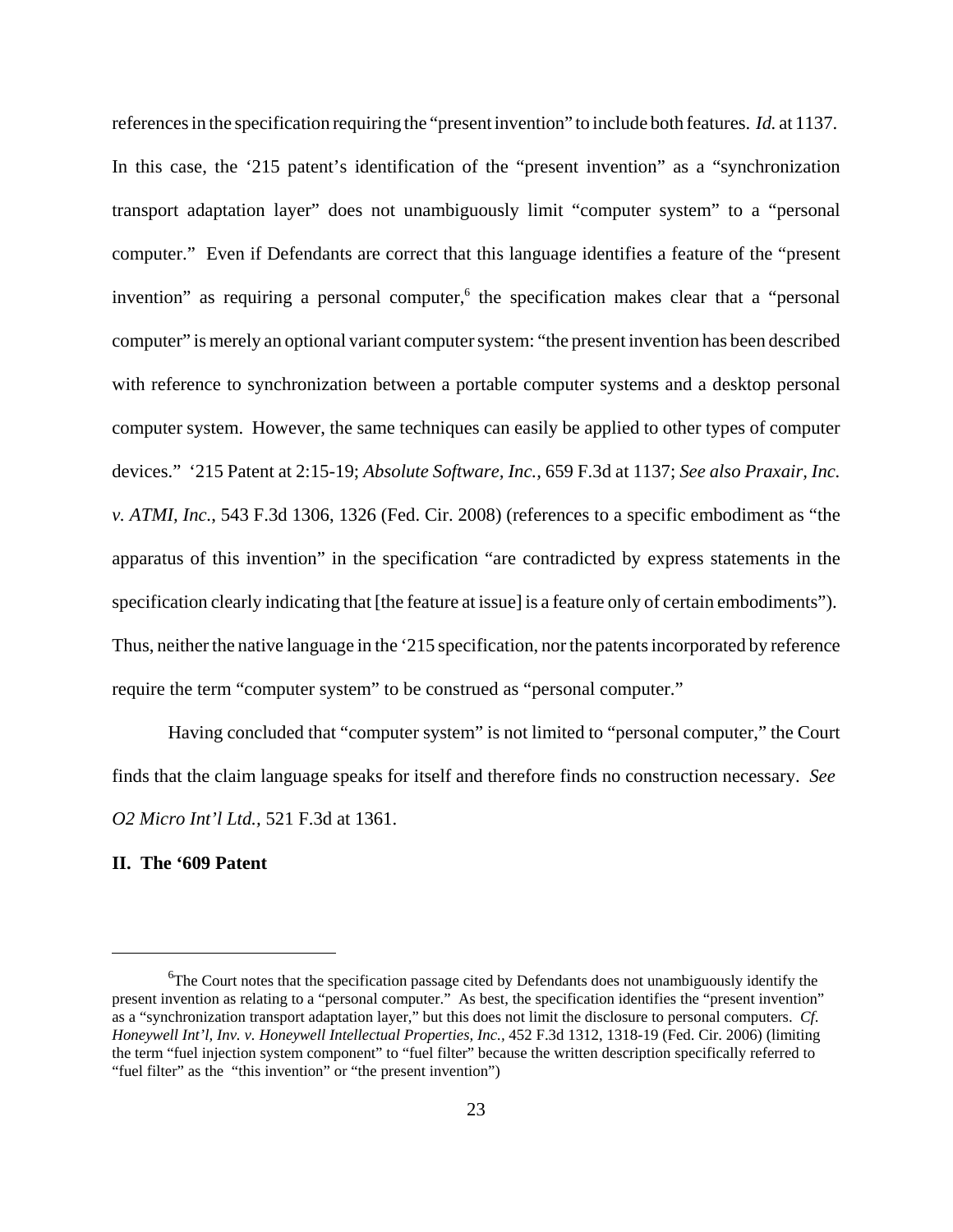**a. "second computer"7**

| <b>Plaintiff's Proposed Construction</b> | <b>Defendants' Proposed Construction</b> |  |
|------------------------------------------|------------------------------------------|--|
| No construction necessary.               | "a personal computer"                    |  |

Defendants argue that "second computer" should be construed as a "personal computer" because (1) the specification consistently describes synchronization between a portable computer and a desktop personal computer; (2) in a parent application, the applicant distinguished prior art by indicating that the "second computer" is a "personal computer;" and (3) "second computer" is used throughout the claims of the '609 patent to refer to a personal computer. *See* RESPONSE at 23- 25. For the reasons set forth below, the Court adopts Defendants' proposal and construes "second computer" as "personal computer."

The '609 specification consistently and uniformly describes the synchronization process as occurring between a portable computer and a desktop personal computer. *See, e.g.,* '609 Patent at Title ("Method and Apparatus for Synchronizing an Email Client on a Portable Computer System with an Email Client on a *Desktop Computer*")(emphasis added); *id.* at Abstract ("a fully integrated email system for a *desktop computer* with an associated palmtop computer is disclosed")(emphasis added); *id.* at 1:16-20 ("the present invention discloses a system[] for synchronizing an email client on a portable computer system with an email client on a *desktop computer system*")(emphasis added); *id.* at 1:55-61 ("the present invention introduces an email client for the portable computer system and an email synchronization conduit for a *desktop personal computer* system")(emphasis added); *id.* at 2:20-43 (describing each Figure as illustrating synchronization between a portable computer and a "*personal computer system*")(emphasis added).

<sup>&</sup>lt;sup>7</sup> The term "second computer" is found in claims 6,7, and 11-13 of the '609 Patent.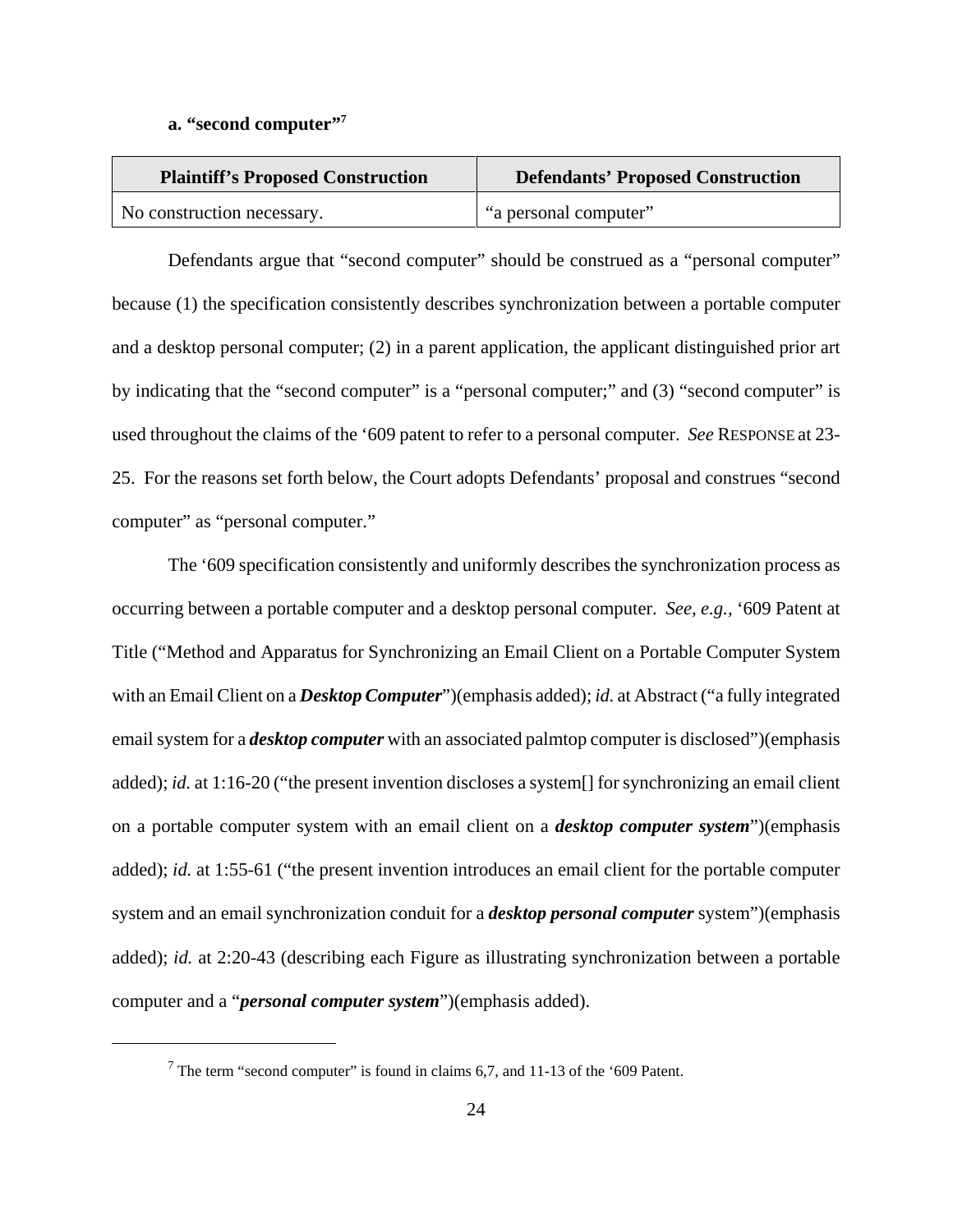Furthermore, construing "second computer" as a "personal computer" is supported by the prosecution history. The '609 patent is a continuation of application No. 08/790,622, issued as U.S. Patent No. 6,401,112 ("the '112 Patent"). In responding to an examiner rejection, the patentee of the '112 Patent explained:

The present invention comprises an email synchronization system for a portable computer system. The main portion of the email synchronization system is an email synchronization conduit that resides on the *desktop personal computer*. The email synchronization conduit on the *desktop personal computer system* is responsible for synchronizing the state of the portable computer client with an email client on a personal computer.

 Ex. I to RESPONSE, SELECTED '112 PROSECUTION HISTORY (Doc. No. 315-10) ("'112 HISTORY"), at 23 (emphasis added). The applicants further argued that the claims of the '112 patent should be allowed over the asserted prior art references that described synchronization systems because neither reference "discloses or teaches toward a synchronization system that uses portable computer system, the personal computer system, and an email server . . .[which] uses a personal computer as the intermediary between a portable computer system and an email server . . . . " *Id*. at 23-25. Thus, for the patentee, the presence of a portable computer system, personal computer system and/or an email server is critical to the invention. While not dispositive, this lends support to the conclusion that "second computer" is not a generic description of *any* computer system, but should be limited to either a personal computer system, email server, or portable computer.

Just as the '609 specification and its parent's prosecution history describe the invention in terms of the a personal or desktop computer, the claim language of the '609 patent suggests that the "second computer" is a "personal computer." Similar to the patentee's description of the invention in the prosecution history of the '112 patent, Claim 1 of the '609 patent requires that a portable computer system, an email server, and a "second computer" be present: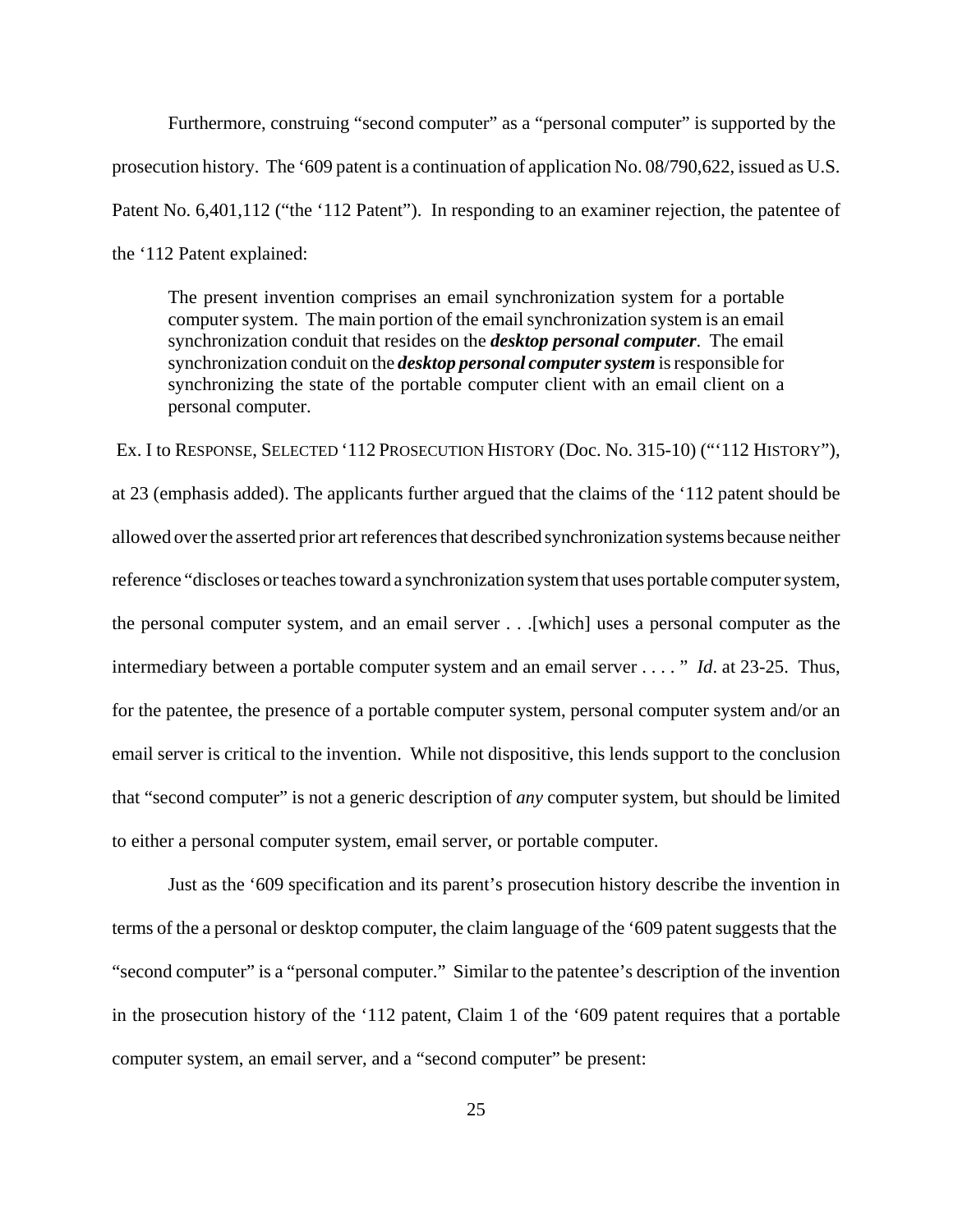A computer implemented method of synchronizing email on two computer systems, said method comprising the steps of: reading a first set of email messages from a portable computer; reading a second set of email messages from an email server; comparing, *on a second computer*, said second set of email messages to said first set of email messages . . .

'609 Patent at 6:31-41 (Claim 1). Thus, the "second computer" cannot be a "portable computer" or an "email server." It follows from the specification's consistent description of synchronization as occurring between a portable computer and a desktop personal computer and from the prosecution history of the '112 patent's identification of three computer systems (portable computer, personal desktop computer, and email server), that "second computer" must be a "personal computer."

### **b. "signal"8**

| <b>Plaintiff's Proposed Construction</b> | <b>Defendants' Proposed Construction</b>                                                                                          |  |
|------------------------------------------|-----------------------------------------------------------------------------------------------------------------------------------|--|
| "request"                                | "request from the portable computer that is<br>separate and distinct from the data to be sent<br>and messages to be synchronized" |  |

As an initial matter, both parties agree that a "signal" is a "request," however, the parties dispute whether the signal must be separate and distinct from the data to be synchronized. *See* RESPONSE at 29; REPLY at 10. Because "signal" does not appear in the specification, the only guidance provided in the '609 patent is the claim language itself. Defendants argue that the claim language requires the "signal" to be distinct from the data to be synchronized:

in response to the *first signal*, synchronizing a first set of messages . . . receiving on the second computer, a *second signal* from the portable computer to send data from the portable computer through the second computer to an intended recipient;

in response to the *second signal*, receiving the data from the portable computer.

 $8^8$  The term "signal" is found in claim 6 of the '609 Patent.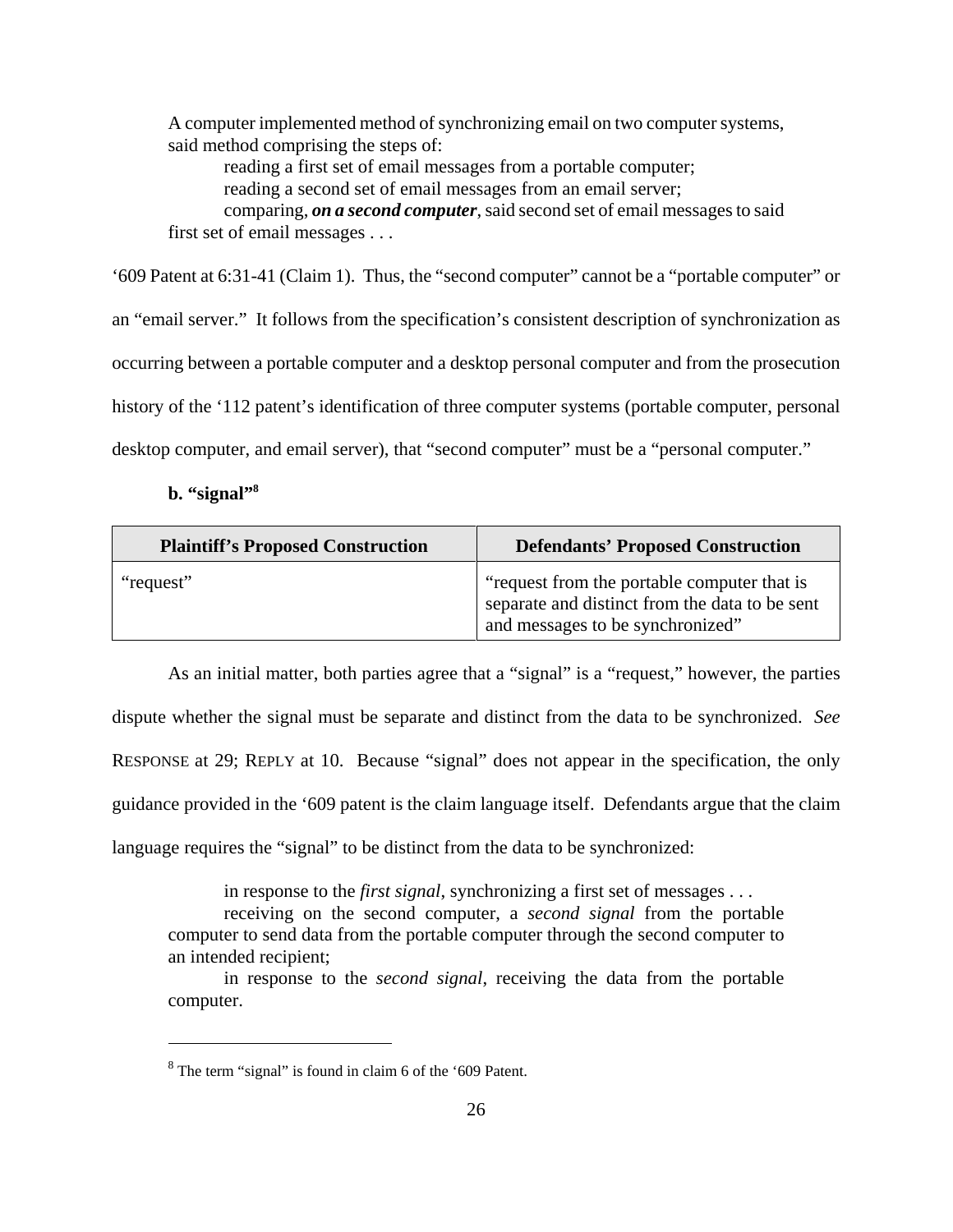'609 Patent at 7:11-19 (emphasized as in RESPONSE at 30). Thus, Defendants argue that the claim language requires that "signals [are] distinct events that trigger the synchronization, sending, or receiving of messages and data." RESPONSE at 30. Plaintiffs counter that Defendants' proposed construction unnecessarily confuses the jury. REPLY at 10.

The Court finds that neither the specification nor the claims require that the "signal" and the data to be synchronized are mutually exclusive. For example, neither the specification nor the claims exclude the possibility that the leading edge of the first set of data or transmitted e-mail could serve as a "signal." Similarly, the occurrence of the first set of data or e-mail could serve as a "signal." Without any indication in the specification that a signal does not encompass these possibilities, the Court will not import unnecessary limitations into the claims. As a result, the Court construes "signal" as "request."9

## c. "in response to"<sup>10</sup>

| <b>Plaintiff's Proposed Construction</b> | <b>Defendants' Proposed Construction</b> |  |
|------------------------------------------|------------------------------------------|--|
| No construction necessary                | all "as a result of and subsequent to"   |  |

Defendants argue that "in response to" should be construed as "as a result of and subsequent to" because doing so confirms that the signal and the messages to be synchronize are mutually exclusive. *See* RESPONSE at 30. Moreover, Defendants argue that "Claim 6 identifies the first signal as the trigger for synchronizing a first set of messages and the second signal as the trigger for

 $^{9}$ Defendants also propose that the larger phrase, "a second signal from the portable computer to send data from the portable computer through the second computer to an intended recipient" be construed as "a request from the portable computer to send the data to an indented recipient, other than the messages to be synchronized and the data to be sent, through the second computer." *See* RESPONSE at 29 n. 17. The Court rejects Defendants' proposal for the same reason it construes "signal" as "request."

 $10$  The term "in response to" is found in claim 6 of the '609 Patent.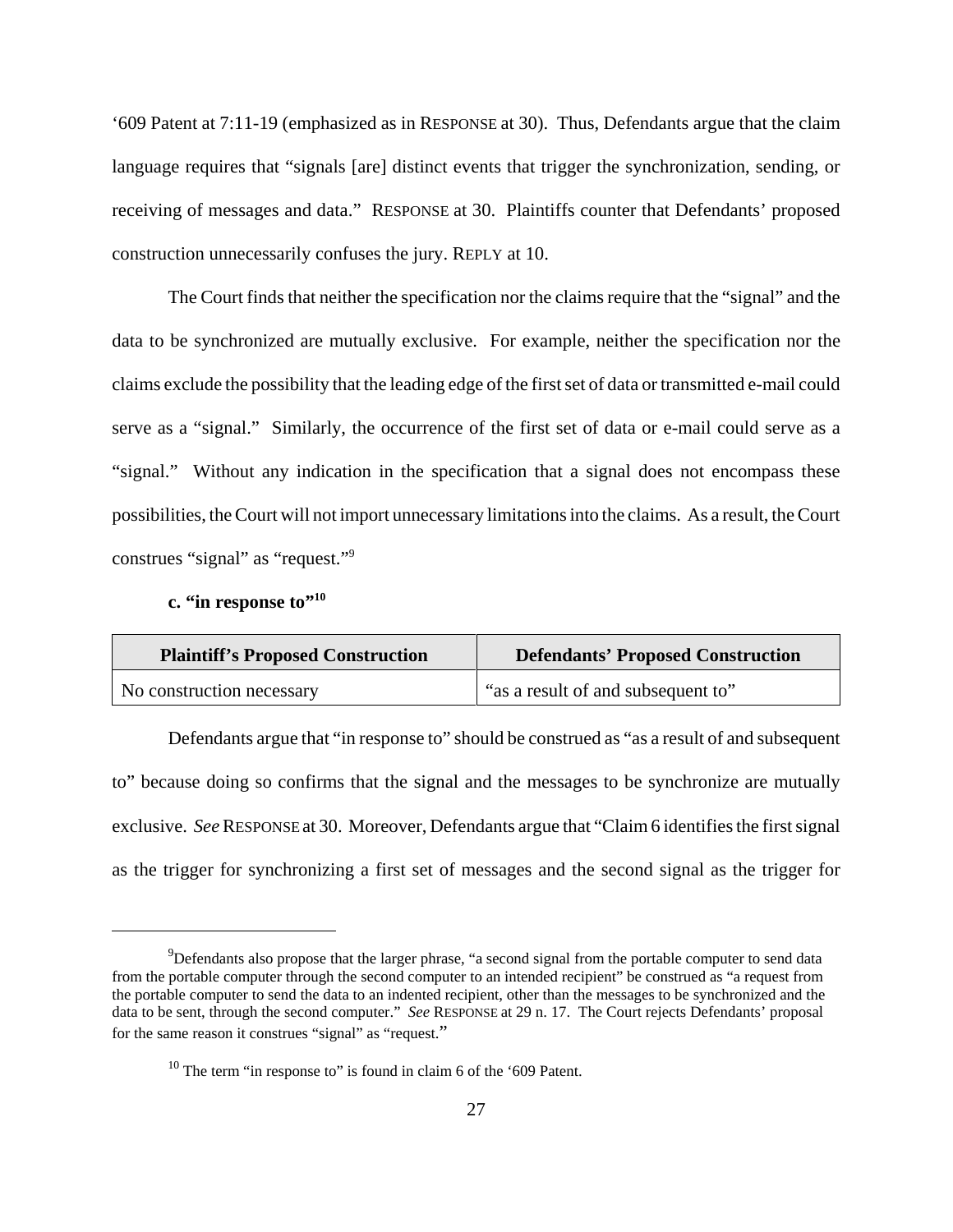receiving the data from the portable computer." *Id.* Plaintiff argues that nothing in the '609 patent limits "in response to" according to Defendants' proposal.

The Court finds that neither the specification nor the claims require construing "in response to" as "as a result of and subsequent to." First, while Defendants' are correct that Claim 6 identifies the first signal as a trigger to synchronize the first set of messages, it does not follow that "in response to" must mean "as a result of and subsequent to." For example, Claim 6 recites ". . . in response to the second signal, receiving the data from the portable computer . . . ." Defendants would require the step of "receiving data from the portable computer" to occur as a result of and subsequent to the occurrence of a second signal. However, the claim language does not preclude the possibility that the leading edge of the "signal" triggers the response of receiving data from the portable computer. Thus, the claim language does not preclude the possibility of the signal and response from over-lapping in time.

Similarly, the specification does not support Defendants' proposal. The specification uses the phrase "in response to" in the following context:

The MAPI software layer 253 transmit a request packet across the computer network 270 to the MAPI compliant email server 280. In response to the properly formatted MAPI requests, the MAPI-compliant [sic] email server 280 sends information back to the MAPI software lawyer 253.

'609 Patent at 4:45-50. Nothing in this passage suggests that "in response to" must be construed as "as a result of and subsequent to." Thus, the Court rejects Defendants' proposal and finds that no construction is necessary.

# **c. "synchronizing"11**

<sup>&</sup>lt;sup>11</sup> The term "synchronizing" is found in claims 6,7, and 11-13 of the '609 Patent.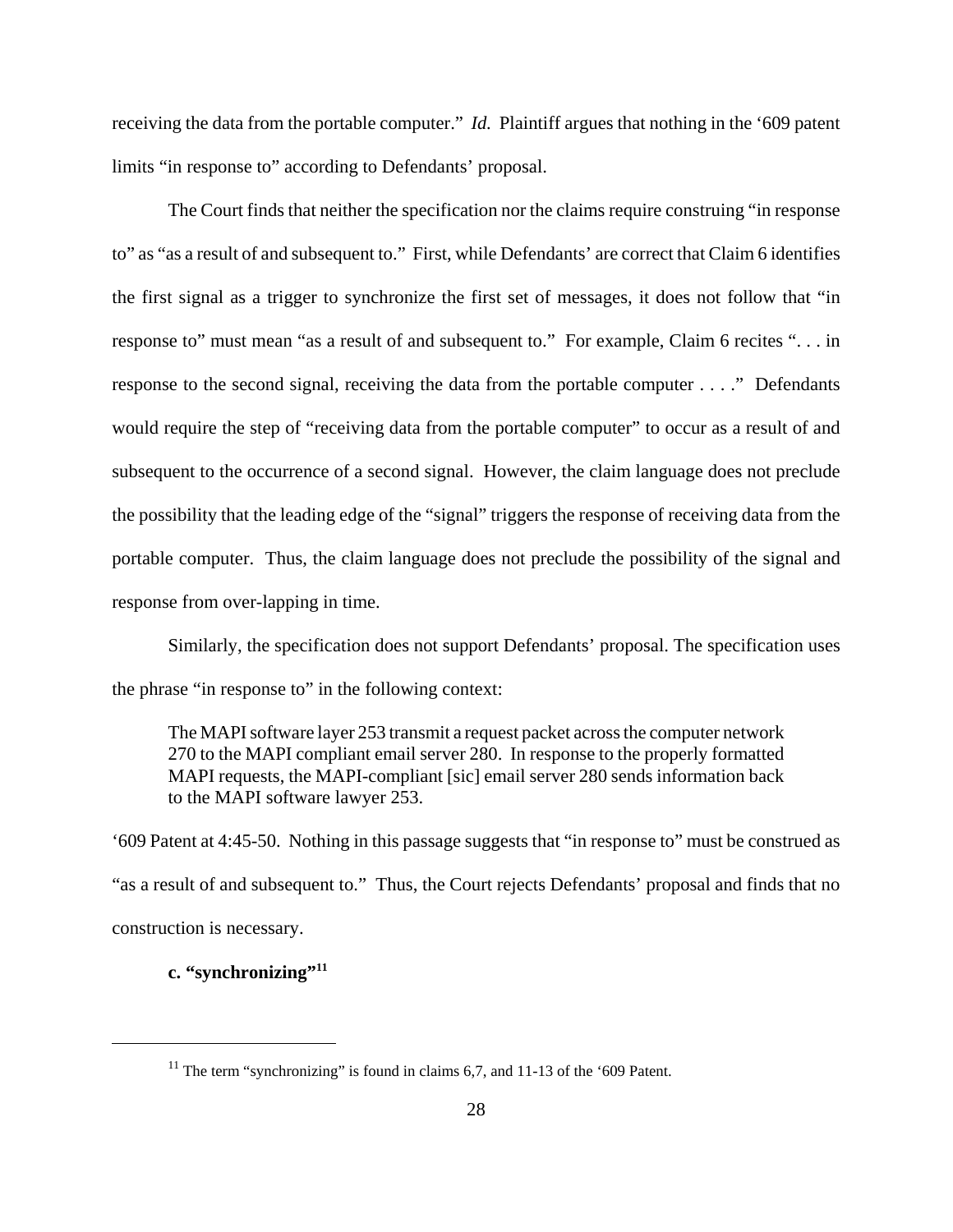| <b>Plaintiff's Proposed Construction</b>                                                                                    | <b>Defendants' Proposed Construction</b>                            |
|-----------------------------------------------------------------------------------------------------------------------------|---------------------------------------------------------------------|
| No construction necessary                                                                                                   | "comparing two sets of messages and<br>reconciling the differences" |
| Or, if construed, "ensuring that the email state"<br>on a portable computer matches the email<br>state on another computer" |                                                                     |

Plaintiff argues that no construction is necessary because as "synchronizing" is readily understandable by a lay jury. REPLY at 16-17. Defendants argue that the specification continuously describes synchronizing as "comparing two sets of messages and reconciling their differences." RESPONSE at 27. Defendants also point to the prosecution history of the '112 patent, the '609 patent's parent, where "the patentees specifically described how the synchronization process is to be performed." *Id.* As an initial matter, the Court finds that "synchronizing" must be construed for the same reasons that "synchronize" in the '215 patent must be construed, i.e., a lay jury's understanding of "synchronization" is likely different than that of a person having ordinary skill in the art at the time of the invention. Unlike the '215 patent disclosure, however, the '609 specification does not explicitly define "synchronization." For the reasons set forth below, the Court construes "synchronizing" as "comparing and reconciling the differences between."

First, the '609 patent disclosure supports construing synchronizing as "reconciling." For example, Figure 1*b* describes "software components that perform the synchronization of the two computer systems." '609 Patent at 3:3-5. In describing the synchronization process illustrated by Figure 1*b*, the specification explains "the records from database 163 that are associated with application program A and application program B are copied into the personal computer and then *reconciled* with databases A and database [sic] B by conduit A and conduit B respectively." *Id.* at 3:28-30 (emphasis added). Plaintiff argues that "synchronizing" may encompass reconciliation but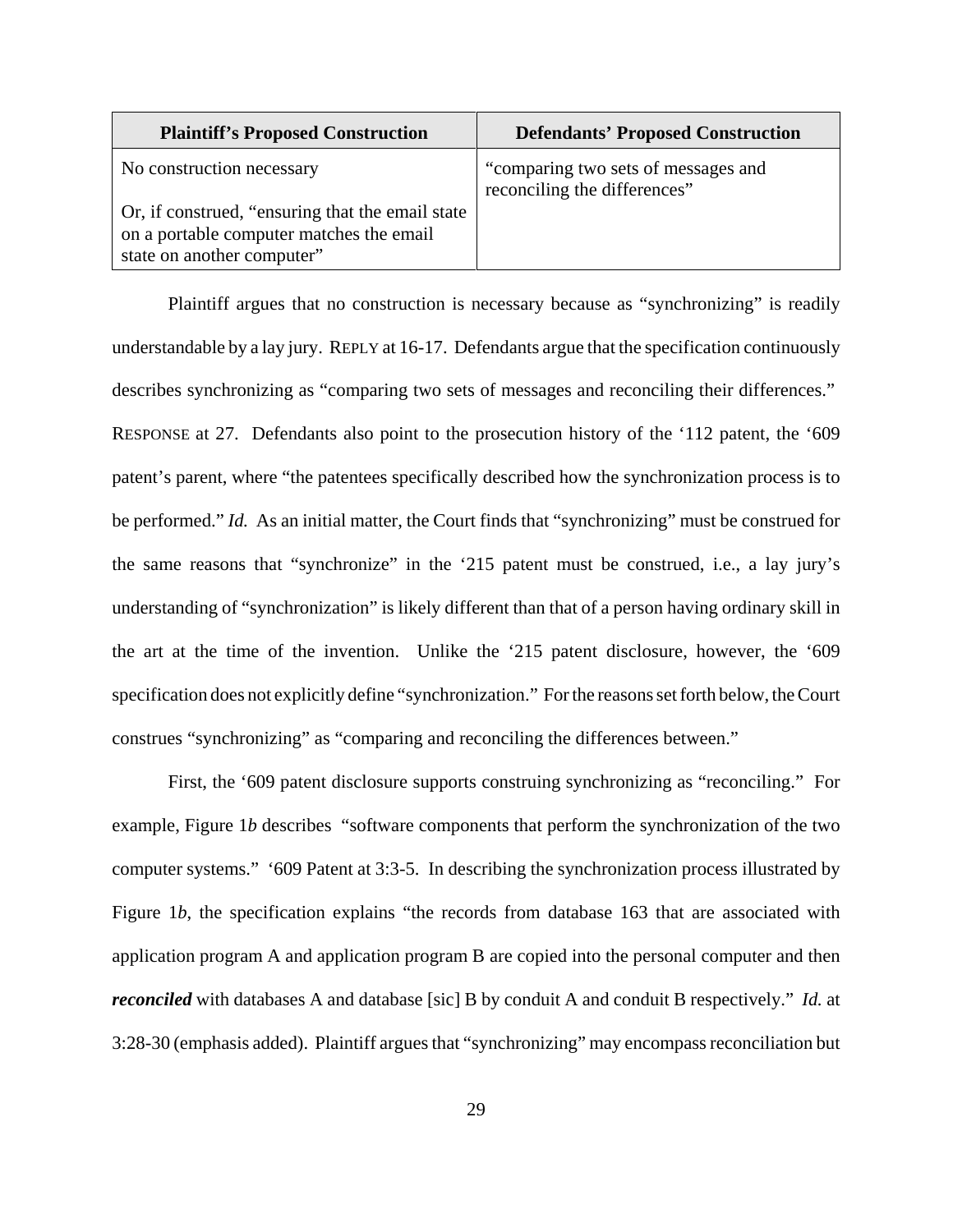is not limited to that function. REPLY at 6. Although "reconciling" may not be completely synonymous with "synchronizing," such a construction is necessary to prevent a lay jury from engrafting a modern interpretation of "synchronizing" onto the patentee's use of the term in 1997, the time of the invention. Plaintiff points to nothing in the '609 patent disclosure that is inconsistent with construing "synchronizing" as including "reconciling."

Second, the '609 specification consistently describes "synchronization" as requiring a "comparing" step. For example, Figure 3, which the specification describes as illustrating "how the email conduit 233 on the personal computer synchronizes the email state on the portable computer system 210 and the personal computer system 250," explicitly includes a comparing step. *See id.* at Fig. 3; *id.* at 5:7-10; *id.* at 5:37-42 ([I]f this is not the same personal computer that was used in the previous synchronization then the conduit proceeds to step 337 where it *compares* the email from the portable computer system with the email from the last synchronization to determine the new, changed, and deleted email from the portable computer system)(emphasis added); *id.* at 5:49- 52 ("Next, at step 340, the email from the email server 281 is *compared* with the email retried from portable to determine the new, changed and deleted email from the email server 281")(emphasis added).

During the prosecution of the '609 patent's parent application, the patentees specifically described the synchronization process as requiring a "comparing" step:

To perform the synchronization operation, the email synchronization conduit reads the mail that is currently within the portable computer system and the email that is currently stored on an email server. The synchronization conduit then *compares* the two sets of email messages to determine the new and deleted messages. The synchronization conduit then writes back an updated set of email messages down to the portable computer system.

'112 HISTORY at 24 (emphasis added). This understanding is reflected in Claim1 of the '609 patent,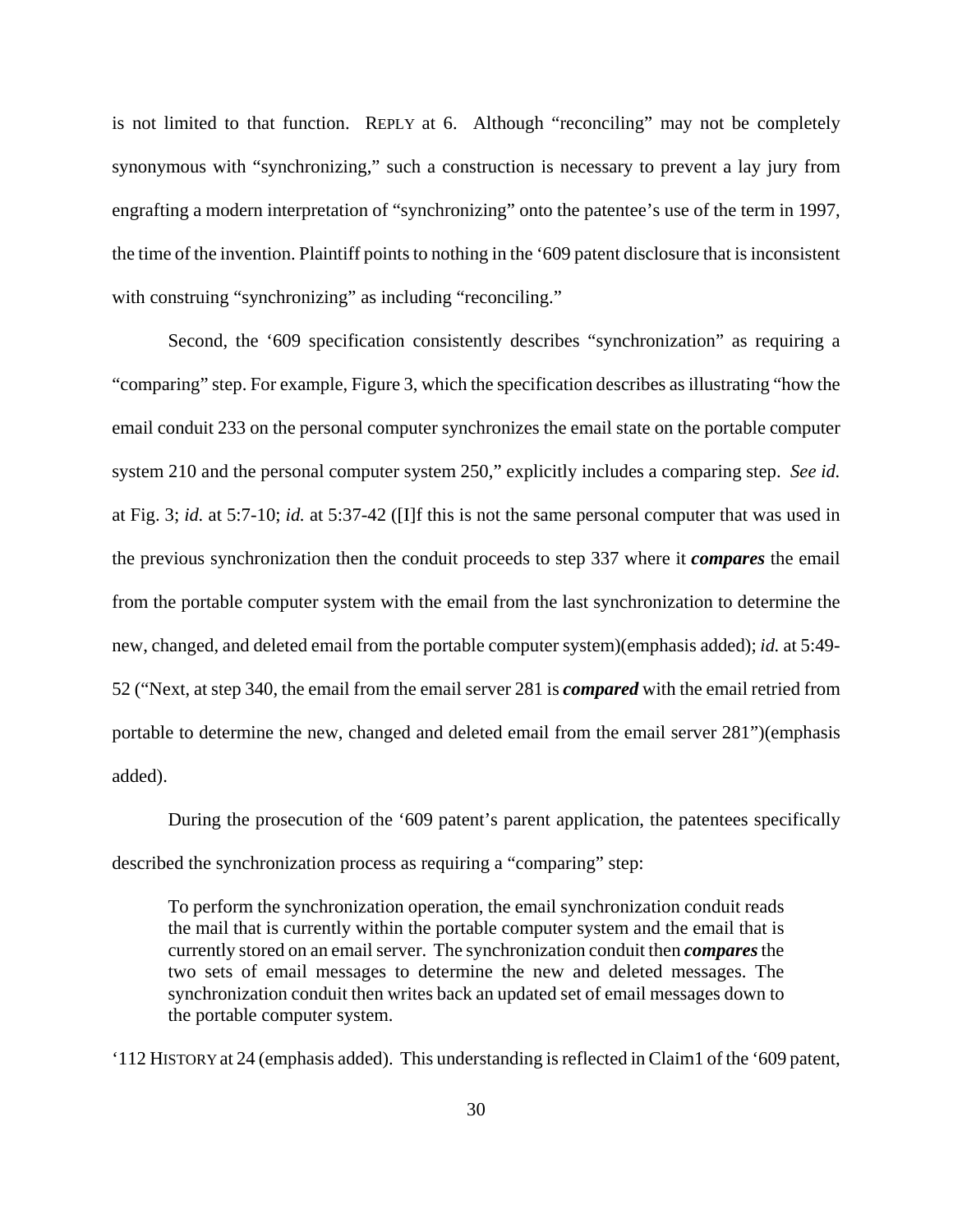which recites a "method of synchronizing email on two computer systems" and includes a comparing step. *See* '609 Patent at 6:32-40 (Claim 1). While not dispositive, the patentee's description of the Claim 1 as a synchronization method that includes "comparing" lends support to the Courts' construction. Indeed, Plaintiff conceded at the *Markman* hearing that step 337, which requires "comparing," is part of the synchronization process. *See, e.g.,* PLTFF'S MARKMAN SLIDES at 76 (showing that steps 320, 330, 335, 337, 340, and 350 of Fig. 3 are part of the synchronization process).

**d. "concurrently" and "wherein the step of . . . is performed concurrently with the**  step of . . .<sup>"12</sup>

| <b>Term</b>                                                                              | <b>Plaintiff's Proposed</b><br><b>Construction</b> | <b>Defendants' Proposed</b><br><b>Construction</b>                              |
|------------------------------------------------------------------------------------------|----------------------------------------------------|---------------------------------------------------------------------------------|
| "concurrently"                                                                           | "overlapping in duration"                          | Construed in the context of<br>the larger phrase [below]                        |
| "wherein the step of $\dots$ is<br>performed concurrently with<br>the step of $\ldots$ " | No construction needed                             | "wherein [the two steps] are<br>programmed to be performed<br>at the same time" |

The parties dispute whether "concurrently" should be construed as meaning "overlapping in duration" or "at the same time." Claim 6 requires the step of receiving data and the step of receiving a first set of messages are to be performed "concurrently." *See* '609 Patent at 7:21-26 (Claim 6). Plaintiff argues that "concurrently" cannot mean "at the same time" because, according to Plaintiff, "[t]he preferred embodiment of the '609 patent describes . . . a single, concurrent, twostep process in which new outgoing messages first are sent, *and then* existing email messages are synchronized." REPLY at 9 (citing '609 patent at 5:7 - 6:11 & Fig. 3)(emphasis added); *see also* MARKMAN TRANSCRIPT at 103:2-13. Thus, for Plaintiff, the two steps need not be completed at the

<sup>&</sup>lt;sup>12</sup> These terms are found in claims 6 of '609 Patent.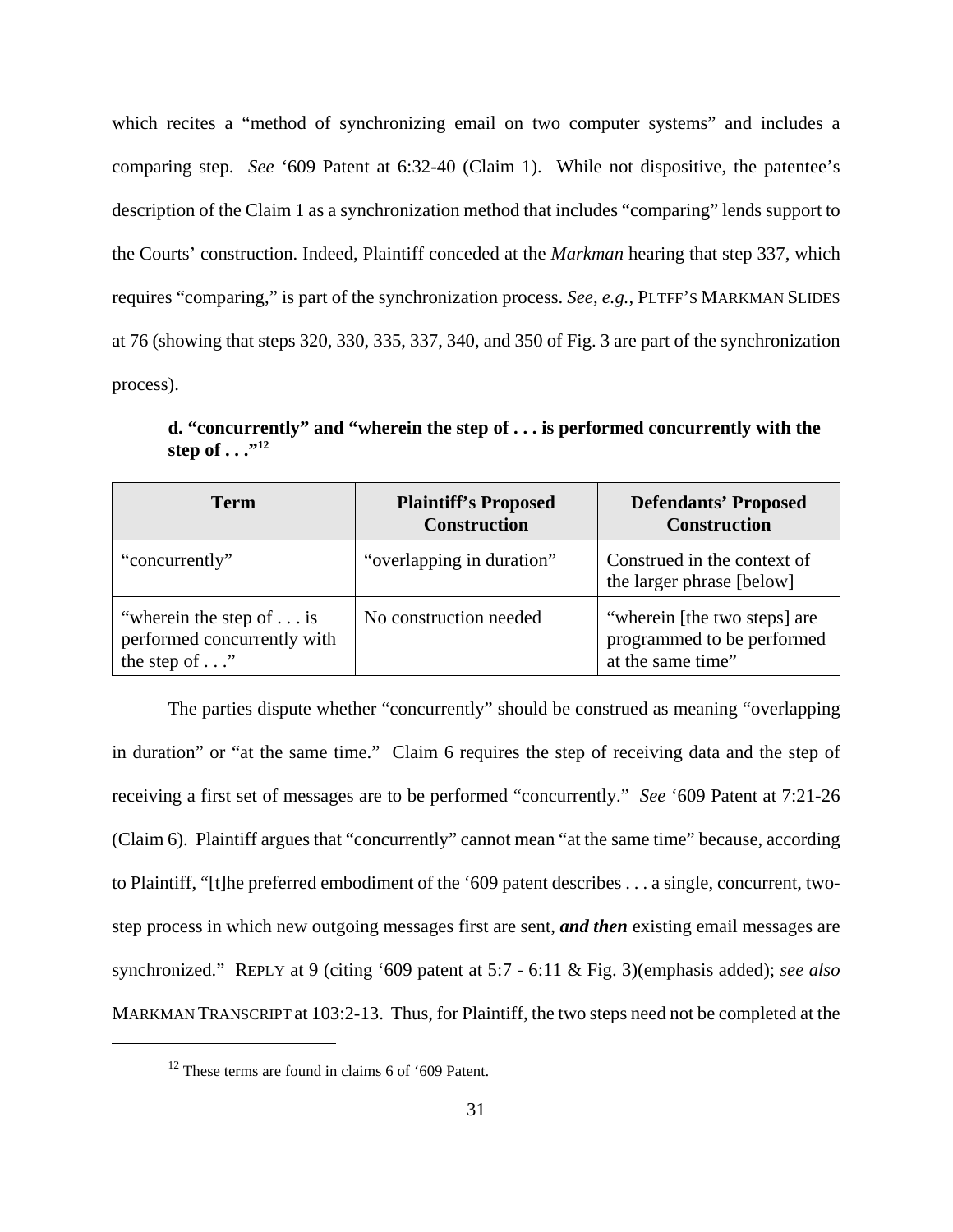same time but can occur one after the other.

In contrast, Defendants argue that the plain meaning of the term "concurrently" is "at the same time." *See* RESPONSE at 28-29. Moreover, Defendants cite several district court opinions construing "concurrently" as "at the same time" or some variant thereof. *Id; see*, *e.g.*, *Epicrealm, Licensing, LLC v. Autoflex Leasing, Inc.*, 2006 WL 3099603, at \*11 (E.D. Tex. Oct. 30, 2006) (construing phrase with "concurrently" to mean "at the same time"); *Hewlett-Packard Dev. Co., v. Gateway, Inc.*, No. 3:04-cv-613, slip op. at 9 (S.D. Cal. Jan. 26, 2005) (Ex. J) (construing "concurrently" as "at least partially at the same time"); *Girafa.com, Inc. v. IAC Search & Media, Inc.*, 2009 WL 2949526, at \*1 (D. Del. Sept. 15, 2009) *amended*, 2009 WL 3074712 (D. Del. Sept. 25, 2009) (construing "at least partially concurrently" as "to some extent, occurring at the same time"); *Lucent Techs., Inc. v. Gateway, Inc.*, 580 F.3d 1301, 1314-15 (Fed. Cir. 2009) (construing "concurrently displaying" as "displaying at the same time . . ."); *Broadcom Corp. v. SiRF Tech., Inc.*, No. 8:08-cv-546, slip. op. at 28 (C.D. Cal. Sept. 3, 2010) (Ex. K) (construing "concurrently transferring blocks . . ." as "transferring at the same time . . ."). Lastly, Defendants cite to the prosecution history where the patentees added the "concurrently" limitation in order to gain allowance of the asserted claims over the prior art references. *See id.* at 29 (citing Ex. L to RESPONSE, SELECTED '609 PROSECUTION HISTORY (Doc. No. 315-13) ("'609 HISTORY")).

First, the prosecution history makes clear that "concurrently" cannot simply mean "in sequence" and/or "during the same process" as suggested by Plaintiff. During the prosecution of the '609 Patent, the examiner rejected the entirety of what is now Claim 6 as anticipated by U.S. Patent No. 5,857,201 ("the '201 patent" or "the Wright reference"). *See* '609 HISTORY at 4. The examiner explained: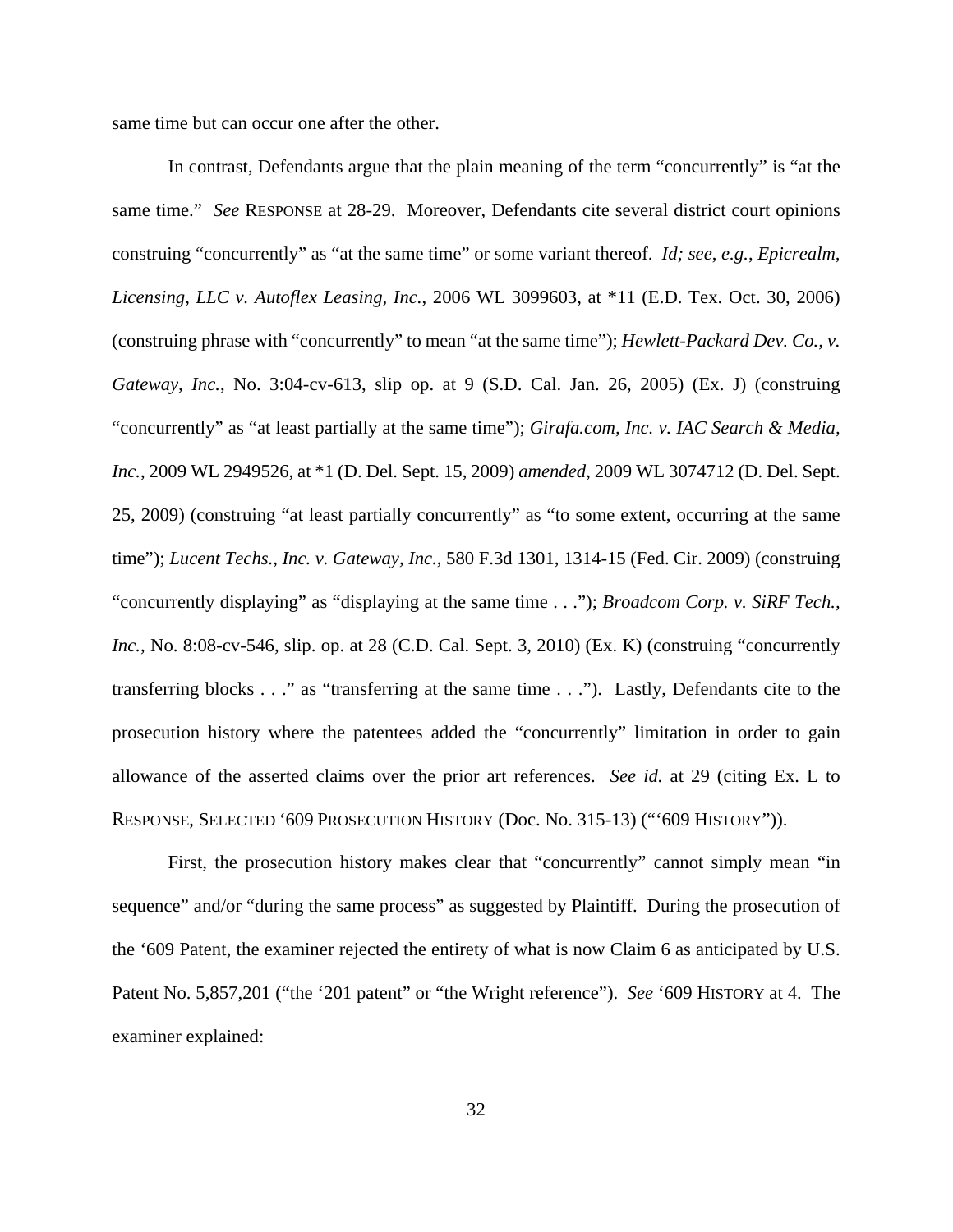Regarding Claim [6], Wright discloses a method for exchanging data between a portable computer and a second computer, the method comprising: receiving, on the second computer, a first signal from the portable computer to exchange data with the portable computer; in response to the first signal, synchronizing a first set of messages on the portable computer with a second set of messages on the second computer; receiving, on the second computer, a second signal from the portable computer to send data from the portable computer through the second computer to an intended recipient; in response to the second signal, receiving the data from the portable computer; and sending the data to the intended recipient.

*Id.* at 4-5 (citations omitted). In response, the patentee added the concurrently limitation in dispute.

*See id.* at 12 (adding the limitation "wherein the step of receiving the data from the portable computer is performed concurrently with the step of synchronizing a first set of messages on the portable computer with a second set of messages on the second computer"). Thus, Claim 6 was allowed only after the "concurrently" limitation was added. As a result, "concurrently" must mean more than merely occurring in sequence, one after the other, as argued by Plaintiff. *See Spectrum Int'l*, 164 F.3d at 1378-79 ("by distinguishing the claimed invention over the prior art, an applicant is indicating what the claims do not cover").

However, neither the specification nor the claims require that "concurrently" be interpreted as occurring at precisely the same time, as argued by Defendants. At the *Markman* hearing, Plaintiff characterized the preferred embodiment shown in Fig. 3 as two steps that are performed during the same process. *See* MARKMAN TRANSCRIPT at 87:5 -89:25. For Plaintiff, the "receiving data" step of Claim 6 includes Steps 310, 315, and 317 while the "synchronizing" step of Claim 6 includes Steps 320, 330, 335, 337, 340, and 350. As such, the "concurrently" limitation added during prosecution requires the first grouping (Steps 310, 315, and 317) to occur "concurrently" with the second grouping (Steps 320, 330, 335, 337, 340, and 350). Defendants' proposed construction requires the time-duration of the first grouping and of the second grouping to be co-extensive.